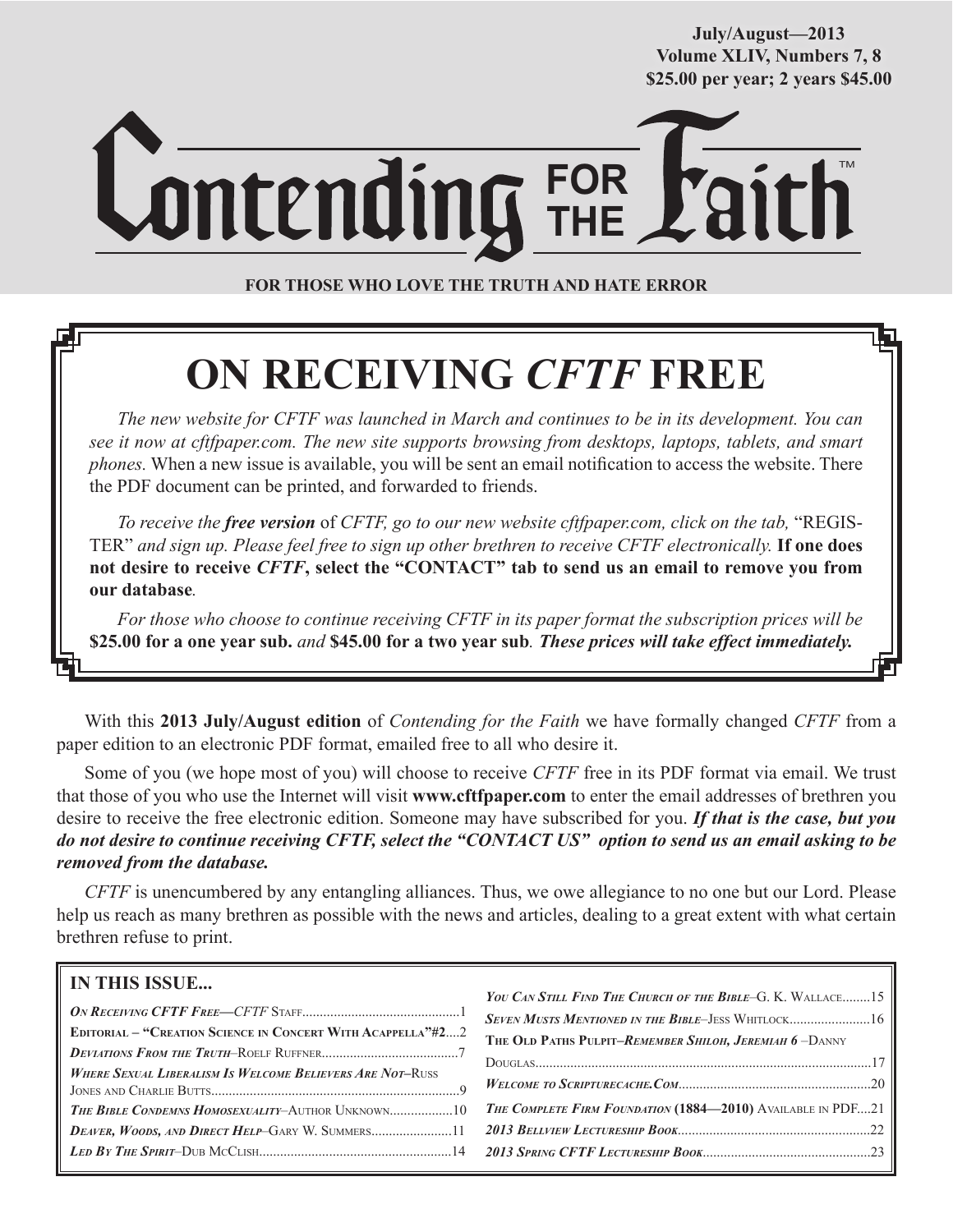

# **David P. Brown, Editor and Publisher dpbcftf@gmail.com**

*COMMUNICATIONS received by CONTENDING FOR THE FAITH and/or its Editor are viewed as intended FOR PUBLICATION unless otherwise stated. Whereas we respect confidential information, so described, everything else sent to us we are free to publish without further permission being necessary. Anything sent to us NOT for publication, please indicate this clearly when you write. Please address such letters directly to the Editor David P. Brown, P.O. Box 2357, Spring, Texas 77383 or dpbcftf@gmail.com. Telephone: (281) 350-5516.*

## *FREE—FREE—FREE—FREE—FREE—FREE*

*To receive CFTF free, go to www.cftfpaper.com and sign up. Once done, you will be notified when the current issue is available. It will be in the form of a PDF document that can be printed, and forwarded to friends.*

### **SUBSCRIPTION RATES FOR THE PAPER EDITION**

*Single Print Subs: One Year, \$25.00; Two Years, \$45.00. NO REFUNDS FOR CANCELLATIONS OF PRINT SUBSCRIPTIONS.*

# **ADVERTISING POLICY & RATES**

*CONTENDING FOR THE FAITH exists to defend the gospel (Philippians 1:7,17) and refute error (Jude 3). Therefore, we advertise only what is authorized by the Bible (Colossians 3:17). We will not knowingly advertise anything to the contrary and reserve the right to refuse any advertisement.*

*All setups and layouts of advertisements will be done by CONTENDING FOR THE FAITH. A one-time setup and layout fee for each advertisement will be charged if such setup or layout is needful. Setup and layout fees are in addition to the cost of the space purchased for advertisement. No major changes will be made without customer approval.*

*All advertisements must be in our hands no later than one month preceding the publishing of the issue of the journal in which you desire your advertisement to appear. To avoid being charged for the following month, ads must be canceled by the first of the month. We appreciate your understanding of and cooperation with our advertising policy.*

*MAIL ALL SUBSCRIPTIONS, ADVERTISEMENTS AND LET-TERS TO THE EDITOR, P. O. Box 2357, Spring, Texas 77383- 2357. COST OF SPACE FOR ADS: Back page, \$300.00; full page, \$300.00; half page, \$175.00; quarter page, \$90.00; less than quarter page, \$18.00 per column-inch. CLASSIFIED ADS: \$2.00 per line per month. CHURCH DIRECTORY ADS: \$30.00 per line per year. SETUP AND LAYOUT FEES: Full page, \$50.00; half page, \$35.00; anything under a half page, \$20.00.*

*CONTENDING FOR THE FAITH is published bimonthly. P. O.* 

**Ira Y. Rice, Jr., Founder August 3, 1917-October 10, 2001**

# *Editorial...* **"Creation Science In Concert With** *Acappella***" #2**

In the 2013 May/June issue of *CFTF* we presented the documented fact that Dr. Brad Harrub, co-founder and Executive Director of Focus Press, co-editor of *Think* magazine, and adjunct faculty member of Bear Valley Bible Institute, Denver, CO, is scheduled to appear with the singing group "Acappella" of "Acappella Ministries" to present what is being billed as "*Creation Science In Concert With Acappella."* The event will be held at the Helena Montana Civic Center and is open to the public. According to the brochure advertising the program, the "promoter" of the event is Rocky Mountain Christian Institute. *As of July 24, 2013 the advertisement on Rocky Mountain Christian Institute's web site had not changed.* Please see the 2013 May/June issue of *CFTF* for the full report on this and related matters.

Where does the Bible teach it is a good thing for Christians to expose and refute the errors of atheists, agnostics, evolutionists, and infidels in general, teaching the truth about said topics, while at the same time ignoring the New Testament's teaching prohibiting faithful brethren from extending fellowship to brethren caught up in a sin or sins of which they will not repent? There is a great host of theists who believe in the Genesis account of creation and who assent to the fact that Jesus Christ is the Son of God and Savior of the world, but on the Judgment Day, to their eternal shame and regret, they will hear fall from the lips of our Lord their doom. And, why will that be the case with them? Because they never obeyed the gospel of Christ or as children of God they committed sins of which they never repented (2 The. 1:6-10; 1 John 1:9; Acts 8:22).

I am very sure that brother Ananias and sister Sapphira, husband and wife, believed 1) in God the Father, 2) that Jesus is the Son of God, 3) the plan of salvation, 4) in the Lord's church, etc. However, none of those beliefs, no matter how strongly that erring husband and wife held them, kept God from executing both of them when they agreed together to lie to God about their contribution and actually committed the sinful act.

But sadly, brethren such as brother Harrub have not fully applied the lesson of the preceding paragraph to themselves. Often we hear of people who attempt to defend brother Harrub and other brethren involved in the same fellowship errors by pointing out what a marvelous and necessary work in apologetics they are doing. We would remind them that apologetics does not begin and end with exposing the errors of atheism, etc. Apologetics pertains to a defense of anything having to do with the New Testament system of faith. The apostle Peter declared to Christians, **"But sanctify the Lord God in your hearts: and be ready always to give an an-**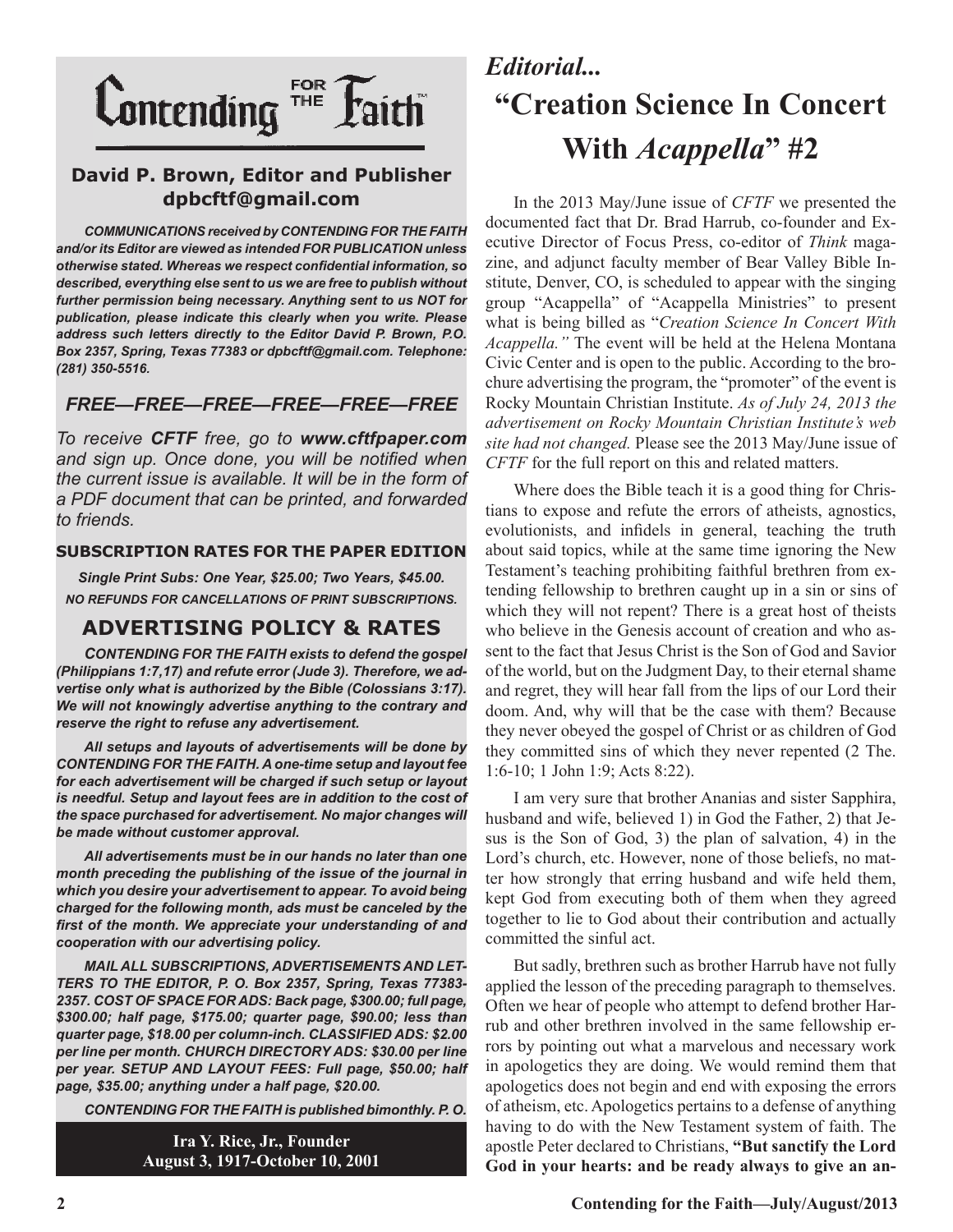**swer to every man that asketh you a reason of the hope that is in you with meekness and fear"** (1 Pet. 3:15; Also see Jude 3; Acts 15:1, 2; Gal. 2:4-6).

Please notice the following concerning the meaning of 1 Peter 3:15. The word translated *answer* in the text is the Greek *apologia*. This is the word from which we derive our word *apologetics*. It means the careful, logical defense of the one complete New Testament system of faith and any of the component parts composing the whole of it when the whole or any of its parts come under attack. Thus, Peter informs Christians they have an obligation to God, the truth, the church, and yes, even to themselves, to expose any and all error, refute it, and teach the truth regarding it. Such a defense is not limited to exposing and refuting atheists, evolutionists, etc. *It also includes this effort to expose and refute brother Harrub and all other church members who hold the erroneous view he does concerning fellowship, and to call them back to the truth of the New Testament system regarding the same.* This surely means that there is an effective apologetic that can be given, and it is each Christian's responsibility to study and be ready to give it when needed (2 Tim. 2:15). Those who are in error, regardless of what it is or how many errors there may be of which they are guilty, have no *answer* (*apologia*) whereby they can successfully defend their disobedience.

In this same passage Peter declared that in giving **"an answer"** (making our defense) we are to give a *reason* for our hope. The Greek word translated *reason* is the word *logos*. Our English word "logical" is derived from it. Thus, we are to give factual and logical reasons for our hope, which hope the New Testament system provides (Rom. 8:24). As Paul commanded, **"Prove all things, hold fast that which is good"** (1 The. 5:21). No component part of the Christian system is to be accepted without proof, but it is to be accepted because of the proof that establishes its truthfulness. When each component part or constituent element making up the complete New Testament system is proved to be true, then the whole of it is true. And, there is a process whereby all component parts making up the whole New Testament system are to be proved. Thus the rational powers that God has given to man are to be correctly used to arrive at the truth on any topic pertaining to man's salvation. Such is readily seen in the communication of God with man in the Bible. As Isaiah stated, **"Come now, and let us reason together, saith the LORD: though your sins be as scarlet, they shall be as white as snow; though they be red like crimson, they shall be as wool"** (Isa. 1:18; Also see Acts 17:2; 18:4, 19; 24:25).

*Is it not a very strange thing that those who represent themselves as Christian apologists fail to see the full application of 1 Peter 3:15?* Do they not realize they have limited the application of apologetics to that of defending against atheism, evolution, etc.? Now, why is that the case? Is not Christian fellowship as much of an important component part of the New Testament system and as important to God

(and should be to Christians) as is the existence of God, the Deity of Christ, the plenary verbal inspiration of the Bible, the Genesis account of creation, and the like?

Paul stated, **"Even as it is meet for me to think this of you all, because I have you in my heart; inasmuch as both in my bonds, and in the defence and confirmation of the gospel, ye all are partakers of my grace."** And **"...I am set for the defence of the gospel"** (Phi. 1:7,17). Literally Paul is saying "I am set for an *apologia* of the gospel." Certainly inspiration did not limit the meaning and application of *apologia* (defense) of the gospel only to proving the existence of God, the Deity of Jesus Christ, the plenary verbal inspiration of the Bible, or that which pertains to the origin of things. Brother Harrub and those brethren who think and act as he does in this matter ought to have as much concern for the Bible teaching about Christian fellowship as they do regarding the truth about God, Christ, creation, etc. And, that means they ought to be just as upset with the error that is preached and practiced by brethren concerning fellowship as they are about the error involved with the origin of all things. It is a shameful reproach on Christ, His church and a sad commentary on one's state of mind to be so zealous in refuting a certain error or errors while all the time allowing other equally damning errors to go unchallenged.

Some time ago a faithful gospel preacher in Tennessee sent some questions to brother Harrub. Some of them are quoted below. To date he has not answered them. At this point, we conclude that brother Harrub does not believe 1 Peter 3:15 places any obligation on him to answer said questions. The questions are:

1. Have you canceled your speaking engagement at Creation Science Seminar with Acappella?

2. Do you plan to speak at the Lake Tahoe Family Encampment again this year?

3. Do you plan to continue to speak on events with brother Dave Miller?

4. Have you repented of taking part in these activities?

While among the brethren we see all sorts and sizes of efforts to deal with errors pertaining to the existence of God, etc., where is the paper or magazine that has given itself over to discussing the Biblical doctrine of fellowship with God and man? If ever there was a need for a "specialist" it is one dedicated to addressing the Bible's teaching concerning fellowship with God and man, when brethren should not be fellowshipped, what the Bible teaches about withdrawing fellowship, etc. If the Bible authorizes Focus Press and *Think,* magazine, etc., to deal fundamentally and primarily with matters of origins and morality, then that same Bible authorizes a speciality effort to produce books, videos, tracts, speakers, and the like concerning the Biblical doctrine of fellowship. One program of work requires no more effort on the part of the apologists than does the other in studying the various persons and media used to disseminate errors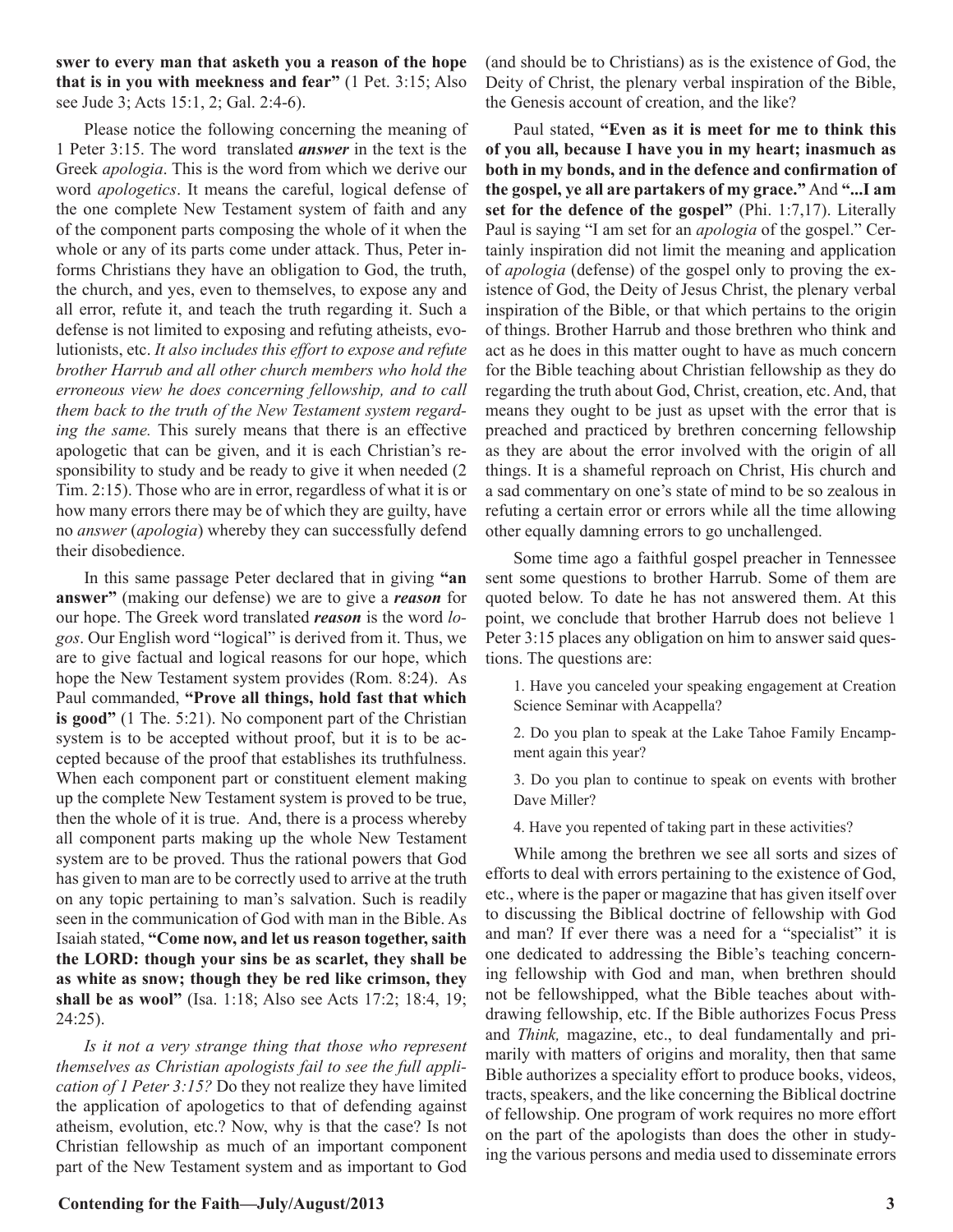on origins or fellowship and properly dealing with them. If God demands that one call the names of false teachers in the area of origins, etc., examining their books and other works whereby they spread their error, then the same is true and ought to be done regarding errors related and pertaining to the important Biblical topic of fellowship.

How much financial support and backing would Focus Press, *Think*, Apologetics Press, etc., receive from the brethren if they dealt as plainly with fellowship errors in the Lord's church as they do with errors concerning the existence of God, origins, the Deity of Christ, morality, etc.? Obviously from bro. Harrub's lack of concern in appearing with the singing group "Acappella" (they know about as much about Christian fellowship as does the United Nations) he demonstrates that whatever the Bible teaches concerning that very important topic is of little import to him. *However, there continues to be time for him to remove himself from what is being advertised as "Creation Science in Concert With Acappella."* Think about what is being communicated to the church in the advertisement that Creation Science is "in concert" with *Acappella*. If ever there was a statement declaring fellowship between two parties, that advertisement could not have found better words to declare it. If you saw an advertisement saying "Creation Science and *Acappella* are in concert with *Contending for the Faith,*" does anyone think that would send a message that all three organizations are in fellowship with one another? Indeed it would—*and so does "Creation Science in Concert With Acappella."* It is amazing how learned men with earned graduate academic degrees can be so blind to the meaning of words. But the real question is this, will brother Harrub and those brethren who "think" as he does regarding fellowship put forth the necessary effort to learn what the Bible teaches about fellowship, then consistently practice the same in all of their dealings, and speak against all error pertaining thereto?

Brethren Brad Harrub and Dave Miller have earned the doctor of philosophy degrees. But neither one will touch the important topic of Biblical fellowship in the same way and to the same extent that they do the topic of origins and morals. Now why is that the case? Neither of them would take the polemic platform to debate anything pertaining to the Biblical doctrine of fellowship. And, why is that the case with two men who are known among the brethren as apologists for God? Obviously, they are apologists for God *only* in a certain area and that area has nothing to do with the Biblical doctrine of fellowship—so much for preaching and practising the whole counsel of God (Acts 20:27).

Regarding their apologetic work in the area of origins and morals, why is it that we do not see more oral debates with them involved as disputants?

Consider the denominational apologist William Lane Craig. Dr. Craig received a Bachelor of Arts degree in communications from Wheaton College, Illinois, in 1971 and two summa cum laude master's degrees from Trinity Evangelical Divinity School in Deerfield, Illinois, in 1975, in philosophy of religion, ecclesiastical history, and in the History of Christian Thought. In 1977 he earned a Ph.D. in philosophy under John Hick at the University of Birmingham, England and in 1984 the D.Theol. under Wolfhart Pannenberg at the University of Munich.

The following from Dr. Craig's web site lists only some of his oral debates.

*Does God Exist?*, William Lane Craig and Stephen Law, Westminster Central Hall, London, United Kingdom – October 2011, Transcript

*Is the Foundation of Morality Natural or Supernatural?,* William Lane Craig and Sam Harris, University of Notre Dame, Notre Dame, Indiana, United States - April 2011, Transcript

*Is There Evidence For God?,* William Lane Craig and Lawrence Krauss, North Carolina State University, Raleigh, North Carolina, – March 30, 2011, Transcript

*Is There Historical Evidence for the Resurrection of Jesus?,*  William Lane Craig and Bart D. Ehrman, College of the Holy Cross, Worcester, Massachusetts, United States – March 28, 2006, Transcript

*Belief in God Makes Sense in Light of Tsunamis,* William Lane Craig and AC Grayling, Oxford Union, United Kingdom – 2005, Transcript

*Does God Exist?,* William Lane Craig and Quentin Smith, Harvard Science Center, Harvard University, Cambridge, Massachusetts, United States – April 2003, Transcript

*Does God Exist?,* William Lane Craig and Ingmar Persson, University of Lund, Sweden – March 18, 1999, Transcript

*The Existence of the Christian God,* William Lane Craig and Edwin Curley, University of Michigan, Michigan, United States – February 5, 1998, Transcript

*Does God Exist?,* William Lane Craig and Massimo Pigliucci, University of Georgia, Athens, Georgia, United States – 1998, Transcript

*Does God Exist?,* William Lane Craig and Quentin Smith, Southern Methodist University, Dallas, Texas, United States – March 22, 1996, Transcript

*Does God Exist?,* William Lane Craig and Douglas M. Jesseph, North Carolina State University, North Carolina, United States – 1996, Transcript

*Does God Exist?,* William Lane Craig and Corey G. Washington, University of Washington, Washington, United States – February 1995, Transcript

*Does God Exist?,* William Lane Craig and Dr. Michael Tooley, University of Colorado, Boulder, Colorado, United States – November 1994, Transcript

*Can a Loving God Send People to Hell?,* William Lane Craig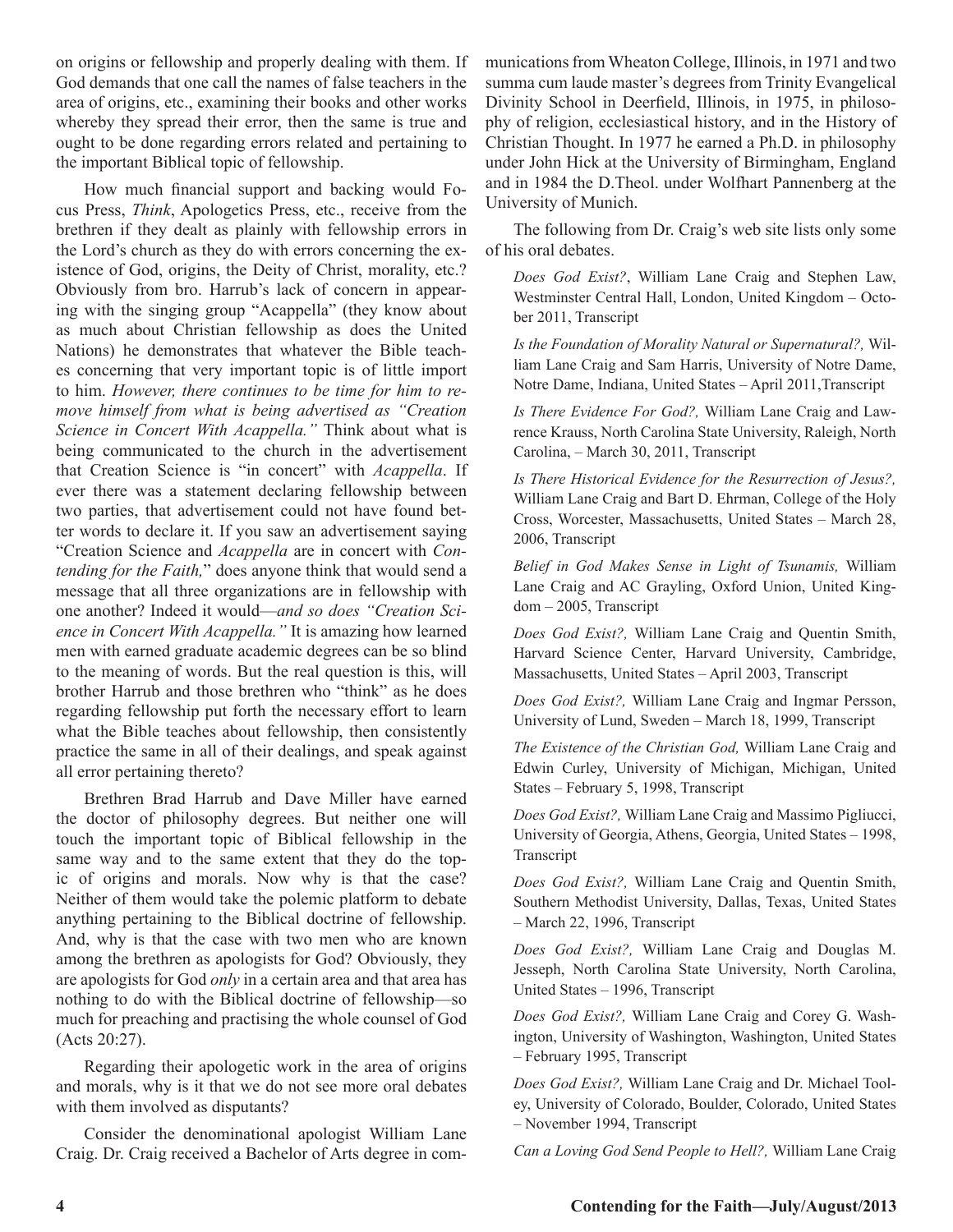and Ray Bradley, Simon Frasier University, Vancouver, British Columbia, Canada – 1994, Transcript

*Is the Basis of Morality Natural or Supernatural?,* William Lane Craig and Richard Taylor, Union College, Schenectady, New York, United States – October 8, 1993, Transcript

*Does God Exist?,* William Lane Craig and Kai Nielsen, University of Western Ontario, Ontario, Canada – February 1991 (http://www.reasonablefaith.org/debate-transcripts, accessed July 29, 2013).

He has also authored or edited over 30 books, numerous scholarly articles (many articles published in peer review journals), a multiplicity of popular articles, and his *Question of the Week is* disseminated through a large email list and number into the hundreds.

QUESTION: *Where is the list of oral debates dealing with origins and morals in which Dr. Harrub and Dr. Miller or anyone else in their respective apologetics associations have engaged?* We know what the late brother Thomas B. Warren did and intended to do regarding orally debating the same caliber men of high academic learning that Dr. Craig has debated. The fundamental reason Dr. Warren did not continue to engage in oral debates with other representative men the likes of the late Dr. Antony Flew, Dr. Wallace I. Matson, and Dr. Joe E. Barnhart is because his health failed.

However, brother Warren also wanted to educate and train men to be able to engage in debates with atheists, et al., when he was no longer on this earth. Several fellows who are about my age studied under him and continued in their formal education to earn their doctorates in philosophy and related fields, but all of them put together have not produced one tenth of the number of debates that Dr. Craig has, not to mention the amount of written materials he has produced. Why is that the case? *What a shame that a denominationalists is far more involved in polemics than members of the church of Christ.*

It is vitally important to know that—God exists, Jesus is the only begotten Son of God, the Genesis account of creation is true, the Holy Spirit's inspiration of the Bible is plenary and verbal—inerrant, infallible complete, final, objective, absolute and humanly attainable, etc. Those things being the case, is it not at least as important to know what the Bible teaches concerning the need of being in fellowship with God, how one comes into fellowship with Him, how one remains in fellowship with Him, and how one ceases to be in fellowship with Him, as it is to debate origins and morals? Do we not understand that the point one comes into fellowship with God is the exact same point one is saved from one's sins by Jesus. Thus, to study at what point one comes into fellowship with God is to study at what point one is saved by Jesus. Therefore, it is as important for those who are in fellowship with God to know what the Bible teaches about when one ceases to be in fellowship with God as it is to study any topic about origins or morals.

The devil and the demons know that: God exists, that Jesus is Deity, that the Bible is the word of God, etc. But such knowledge is only at the "devil level" and that level or measure of faith (mentally assenting to the fact of a thing or someone) is essential, *but is insufficient to save any one*  (Jam. 2:19).

Show me the so-called "specialist" who will deal fully, completely, definitively, and steadfastly with the Biblical doctrine of fellowship as he deals with atheism, etc., and I will show you a specialist who will get little support of any kind from the brethren. In fact, one can preach every day all day long on the existence of God, the Deity of Christ, origins, etc., and fail completely to deal with the sin(s) of the brethren on any other topic. And, that is exactly what these brethren do. Thus, they end up in fellowship with those who make up *Acappella*. At least one great difference in brother Warren and these "apologetics specialist" of today is this he would deal with any and all errors pertaining to man's salvation needs. On the other hand, these "specialists" in apologetics, as it pertains to origins, do not begin to keep up with the doctrinal issues in the church and the false teachers causing them. In their skewed zeal to deal with their narrow view of apologetics, they become willingly oblivious to other sins that are as bad or worse for the brethren than errors concerning origins.

## **Shenandoah Church of Christ, San Antonio, Texas**

Over a period spanning around 50 years it was the late brother Guy N. Woods practice to book gospel meetings five years in advance. He did this because he was in such high demand as a faithful gospel preacher. Also, during that time he authored a multiplicity of biblical articles, several Bible commentaries, various other books, carried out an extensive amount of correspondence, wrote many Bible lessons for the *Gospel Advocate*, and in his later years served as associate editor and then editor of the *Gospel Advocate*. The later position he held until the liberals pressured the paper's owner to remove him from the editor's chair.

Beginning some time before, and all through the time noted in the preceding paragraph, brother Woods was a disputant in at least 100 oral debates on various issues with false teachers in and out of the church. At the time of his death in December of 1993, he had engaged in more debates than any of the then living brethren.

When one thinks of gospel preachers who understood that controversy is as much a part of Christian living as worship, many names come to mind. In the last approximately 100 hundred years some of the stalwarts of the faith who accomplished so much for the cause of Christ through their oral debates alone (there were also many written debates), not to mention in so many other ways, come to mind. At present I recall: Joe Warlick, J. D. Tant, A. G. Freed, N. B. Hardeman, Foy Wallace, C. R. Nichol, Foy E. Wallace, Jr., Joe Blue, W. Curtis Porter, Rue Porter, G. K. Wallace, Thomas B. Warren,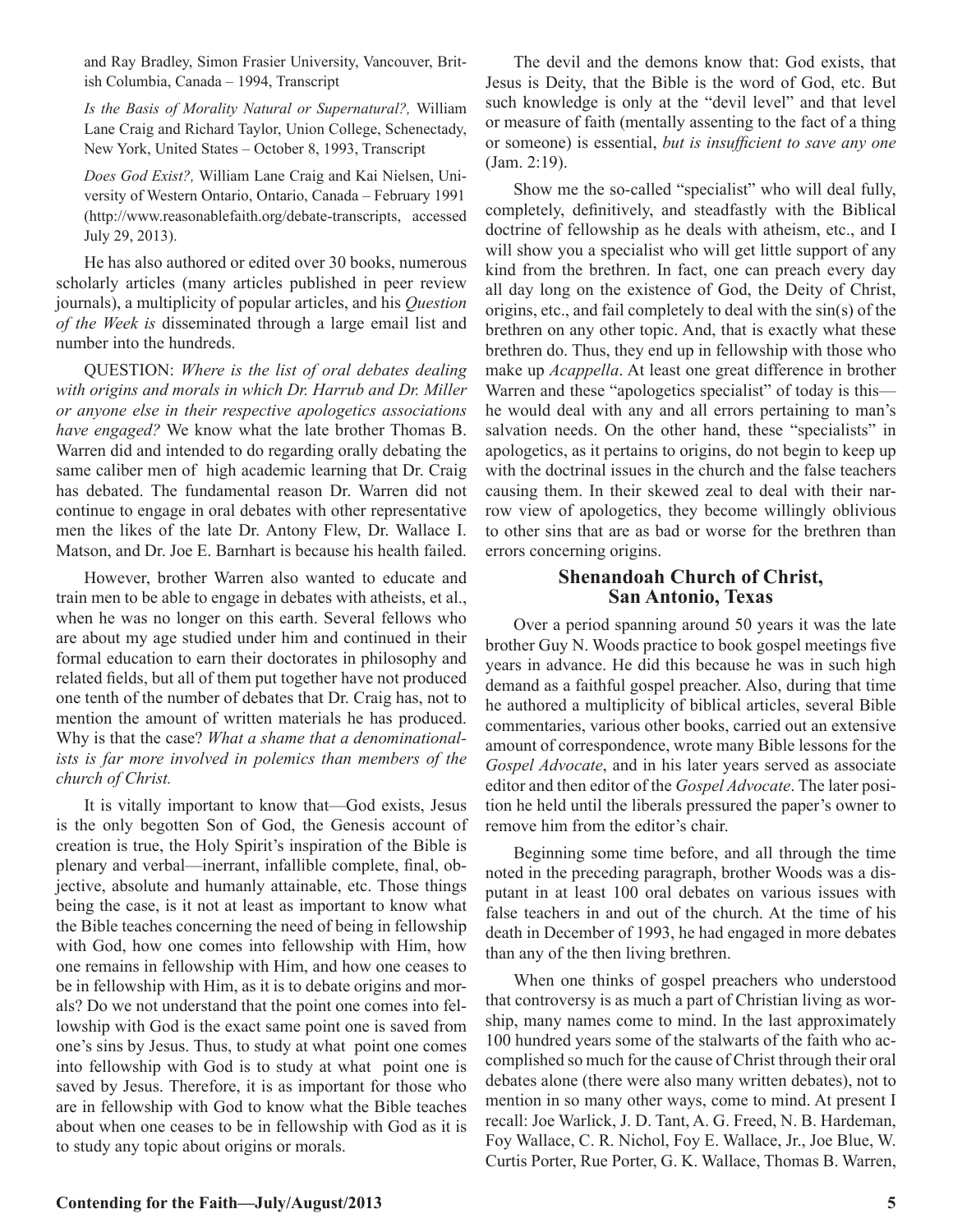and many more, some of them more well-known than others.

Why make the previous comments regarding debates and debating? *They are made because of certain comments made in public recently by brother Gabriel Rodriguez*, the preacher for the Shenandoah Church of Christ, San Antonio, Texas and the director of the church's lectureship. We fear that brother Rodriguez's comments are representative of not a few in influential positions throughout the church.

From the Shenandoah congregation's web site, on their home page one may click on the tab "Religious Discussions" and read the following:

**During the months of April through September (2013), the Shenandoah congregation will be engaging in a series of religious discussions with her neighbors (Bill Shockley from Oak Ridge Baptist, James Empereur from St. Matthew Catholic church, and Sandra Leifeste from House of Prayer Lutheran church). The purpose for these discussions is not to hotly contest each other's beliefs, rather to have a genuine dialogue concerning our differences. Our goal is to resolve possible misunderstandings of each other's beliefs and hopefully, unite ourselves in the end (cf. Jn. 17:20-21).—**Bold Mine, Editor

These discussions will take place Sunday evenings from 5-6. If you wish to attend, we ask that you abide by the rules agreed upon by all parties—no amening, applause, cheering, or jeering. We simply ask that you sit and listen to the exchange of ideas. The elders of the Shenandoah church of Christ will enforce these rules and ask anyone (not abiding by these rules) to leave (no questions asked).

The format of these discussions is as follows: Opening 15 minute remarks from each side on the assigned topic, 10 minutes by each participant to ask questions of each other, and 10 minutes for audience questions. (Note: the questions asked should not be accusatory, but in the spirit of genuine inquiry).

The subjects to be covered are: April - Who Am I?; May and June - The Basis For Our Understanding; July - Sin and Salvation; August - The Church; September - Morality.

The dates are:

April 14 - Bill Shockley (Baptist): VIDEO MP3

May 19 - Sandra Leifeste (Lutheran): VIDEO MP3

May 26 - James Empereur (Catholic): VIDEO MP3

June 16 - James Empereur (Catholic):VIDEO MP3

July 21 - James Empereur/Sandra Leifeste (Catholic/Lutheran): VIDEO MP3

August 18 - James Empereur (Catholic): VIDEO MP3

August 25 - Sandra Leifeste (Lutheran): VIDEO MP3

September 15 - James Empereur (Catholic): VIDEO MP3

September 22 - Sandra Leifeste (Lutheran): VIDEO MP3

(http://www.shenandoahcofc.org/religious-discussions.html, Accessed July 26, 2013).

The part of the statement about these discussions that

grabbed our attention more than the rest is the first paragraph. Is this writer of said paragraph saying that to "hotly contest each other's beliefs" is wrong? If that is the case, the faithful prophets of old, our Lord, his faithful apostles, and other faithful disciples of the First Century did not know it, for they engaged in some of the most hotly contested debates that ever transpired between God's people and the devil's crowd. Further, is the writer saying that the goal of the faithful debater is not "to resolve possible misunderstandings of each other's beliefs and hopefully, unite ourselves in the end"? Is the writer so ignorant that he does not know that debating can also be done to mark false teachers and stop the mouths of them too?

I listened to the first "dialogue" held at the Shenandoah church building on April 14, 2013 with Bill Shockley, Pastor of the Oak Ridge Baptist Church, San Antonio, Texas.

Pastor Shockley did as one would expect a Southern Baptist preacher (or any other denominational preacher) to do, he called Shenandoah's preacher, Gabriel Rodriguez, "brother," stated that he had not in all of his years as a pastor received such an invitation, and made it exceedingly clear that the Shenandoah Church of Christ was a denomination. The differences in the two churches were matters of opinion and that they had more in common with each othr than most people realized. He declared that the one thing that we must believe is, "In the beginning God..." (Gen. 1:1). He also remarked that when Baptists and members of the church of Christ enter heaven there will not be the Baptist Church or the Church of Christ, but just the family of God.

When it came time for Gabriel Rodriguez to speak he engaged in some brief pleasantries. He then remarked that in speaking to Pastor Shockley at the time they were arranging their dialogue brother Rodriguez said to him:

I told, and I stressed very importantly, that as we had these discussions that they were not going to be a debate. I told him that I'm tired of debating. Because debates in the past have not served us well. They've only caused to infuse further division. And the purpose of humanity, especially in the religious area, we would hope, would be one of unity, that we can come together and talk about our differences and to hopefully understand each other a little better and possibly come to the conclusion that the difference might be a simple misunderstanding of who we are. And so this was the intent of these discussions.

When a man who represents himself as a gospel preacher expresses such tripe as brother Rodriguez did before and to a Baptist preacher during an assembly of the Lord's church in their own building, what else can we expect from such a church but apostasy. When there are elders in a church who will allow this kind of error to go on from no less than their preacher and with their complete approval, all we can say is, "What a shame and disgrace for the cause of Christ!"

**—David P. Brown, Editor**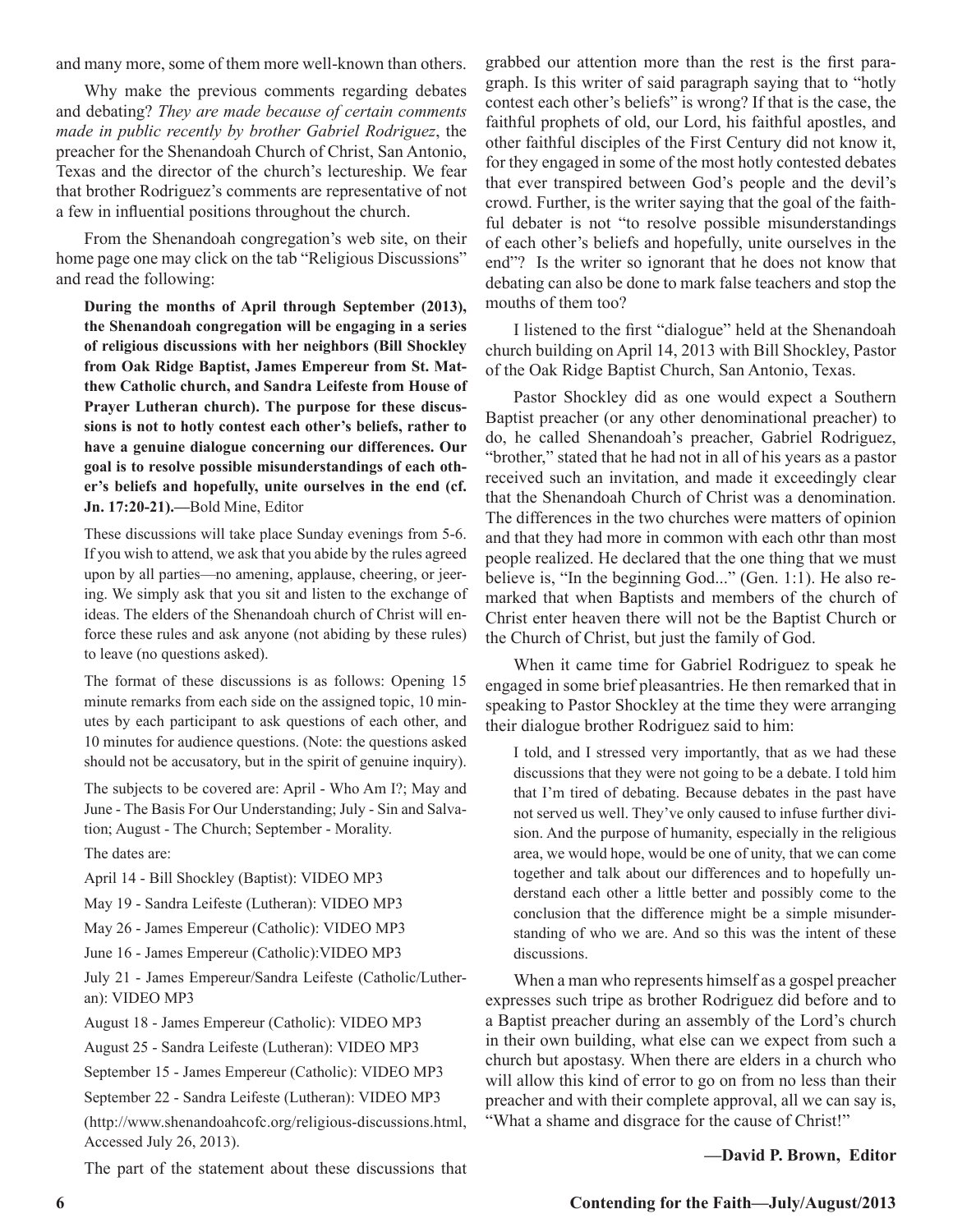Deviations From The Truth

## **Roelf Ruffner**

Perhaps nothing in the realm of Christianity (so-called) is as pervasive as the frequent claims of the influence of the Holy Spirit. From heart flutters to sanctimonious pronouncements, all are prefaced with a mysterious deference to the Holy Spirit.

A case in point is the recent conclave of the Roman Catholic Church's cardinals to choose a new Pope. This "College" of aged men (One Scottish Cardinal was absent for past homosexual activity) shut themselves up in the Vatican for several days "voting" for a new Pope. In an English newspaper, an Austrian Cardinal related how the Holy Spirit gave him special "signs" signifying that Cardinal Jorge Bergogolia of Argentina was "the one." He admitted he asked others for advice before the conclave. After a couple of votes, the ballots were burned and Pope Francis was chosen.

What about the other Cardinals who voted for someone else for Pope? Was the Holy Spirit not giving the correct "sign" to them? Maybe the "signs" they felt were not from the Holy Spirit?

In Acts 1:15-26, it took the Apostles, with God's help, only one casting of lots (not voting) to choose a successor to Judas. Today we have something better to choose elders and deacons in the church—the final revelation of God by the Holy Spirit—the New Testament (2 Tim. 3:15-16). The willing candidates are either qualified by meeting the qualifications given by the Holy Spirit or they are not. This is the way God chooses elders to oversee the church of Christ today, not by so-called mysterious "signs" of the Holy Spirit (http:// www.catholicculture.org/news/headlines/index.cfm?storyid= 17863&repos=4&subrepos=2&searchid=1042267, accessed May 25, 2013).

#### **Redeemed Atheists?**

**At the times of this ignorance God winked at; but now commanded all men every where to repent. Because he hath appointed a day, in the which he will judge the world in righteousness by that man whom he hath ordained…**  (Acts 17:30-31).

The other day the new Roman Catholic Pope Francis made the claim in a sermon that even atheists can be "redeemed by the blood of Christ." Really? This sounds a lot like the old heresy of Universalism which erroneously claims because of Jesus' sacrifice all men have been saved.

Recent Popes have been aiming at this for a long time so this is nothing really new. Of course this is in direct conflict with the entire scope of the Bible and the gospel. His minions went on and tried to clarify the statement by claiming that atheists can do good works too. They quickly drew up Mark 9:38-40 to **"prove"** that Jesus was inclusive of all folks that do good works. This same passage is used by religious liberals to justify their ecumenism. But Jesus indicated that though this fellow was not an apostle ("**he followeth not us"** –vs. 38) but still a disciple, he had permission from Jesus to do what he did (**"in my name"** or **"by my authority"**–vs. 40). He was not an unbeliever but a follower of Jesus. That dog won't hunt!

We do not have access to the blood of Christ by good deeds but by obedience to the Gospel of Christ (cf. Acts 22:16), (http://www.theblaze.com/stories/2013/05/23/popefrancis-sermon-sparks-debate-even-the-atheists-have-beenredeemed-with-the-blood-of-christ/ accessed June 7, 2013).

#### **Is Yoga A Religion?**

**"Beware lest any man spoil you through philosophy and vain deceit, after the traditions of men, and not after Christ"** (Col. 2:8)

"Of course it is," should be the answer of any objective observer. The practice of Yoga is tied by hundreds of years to the Eastern religion of Hinduism. But many in their yearning to be "multi-cultural" have introduced this religious practice into many aspects of our lives. Even the Public Broadcasting System uses our tax dollars to play daily yoga classes on television. Where is the much vaunted "separation of church and state?" But supporters insist that it is merely a form of exercise and meditation or "a unity between spirit and body and between human and divine." Public schools are now using it in exercise classes.

# **FREE CD AVAILABLE**

*Contending for the Faith* is making available a CD-ROM free of charge. *Why is this CD important? ANSWER*: It contains an abundance of evidentiary information pertaining to Dave Miller's doctrine and practice concerning the re-evaluation/ reaffirmation of elders, MDR, and other relevant and important materials and documents directly or indirectly relating to the Brown Trail Church of Christ, Apologetics Press, Gospel Broadcasting Network, MSOP, and more.

To receive your free CD or make a financial contribution toward this important CD's distribution you can reach us at **Contending for the Faith, P. O. Box 2357, Spring, TX 77383-2357**, or request the CD by emailing us at dpbcftf@gmail.com.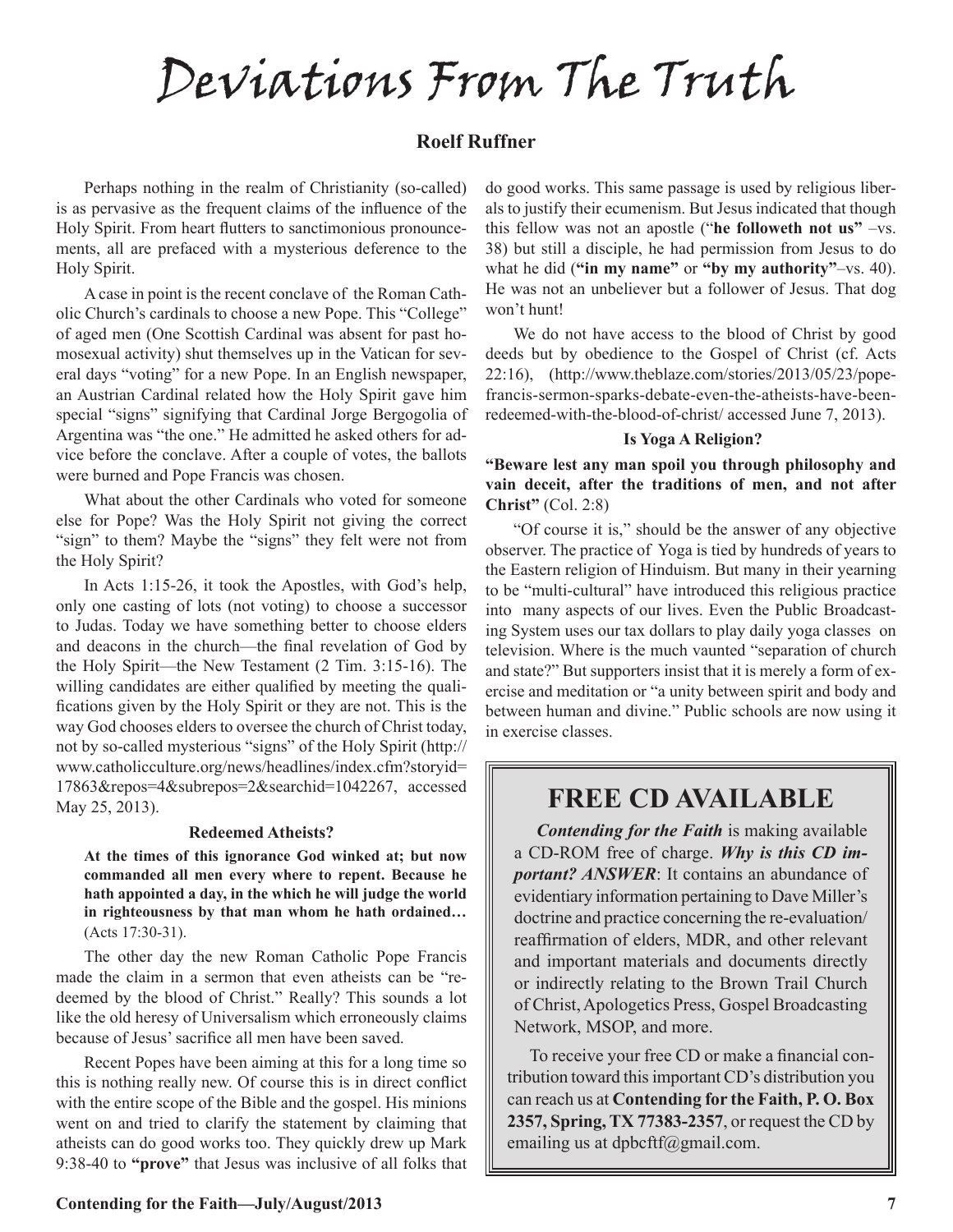Even some of our brethren are involved in this mysticism by swallowing the tenants of the Emerging Church Movement (ECM). ECM takes Eastern meditation along with Roman Catholic mysticism in attempts at **"will worship"** (Col. 2:23). They chant (**"vain repetition"**— Mat. 6:7), burn candles, engage in trance-like prayers and meditation. This is not New Testament Christianity. It is an attempt to merge Christianity with Eastern religion and Western mysticism. The Apostle Paul says a man does this because he is **"vainly puffed up by his fleshly mind"** (Col. 2:18). There is nothing **"new under the sun"** (Ecc. 1:9); especially in religion (http://www.sltrib. com/sltrib/lifestyle/56386520-80/yoga-says-hindu-lake.html. csp, accessed June 13, 2013).

#### **A Spiritual Criminal?**

**Whosoever transgresseth, and abideth not in the doctrine of Christ, hath not God. He that abideth in the doctrine of Christ, he hath both the Father and the Son. If there come any unto you, and bring not this doctrine, receive him not into your house, neither bid him God speed: For he that biddeth him God speed is partaker of his evil deeds** (2 John 9-11).

Brethren, as the old saying goes "it does not take a rocket scientist to understand this passage." Yet many brethren refuse to obey it. For me it simply states: (1) If one teaches false doctrine (aka not the "doctrine of Christ."), they have sinned and are not in fellowship with God, (2) Neither the individual Christian nor the church should fellowship them. (3) If we knowingly aid this false teacher in any way, we are fellowshipping him and are guilty of sin ourselves.

What about those who knowingly fellowship the sinner in point  $# 3$  (vs. 11)? Are they "out of the loop" of sin because they have not directly fellowshipped the false teacher? No they are not! They are also sinning by fellowshipping a sinner, the sinner of Verse 11 (cf. Eph. 5:11).

If a friend of mine robs a bank, then comes and tells me of his crime and I agree to hide him, what am I? Legally I am an "accessory after the fact" even though I did not help rob the bank. I am guilty of a crime. If I then tell you about the situation and you do not contact the police, what does that make you? At the very least you are hindering the arrest of a fugitive, a crime in and of itself.

Yet some brethren will not flinch in fellowshipping those who bid "God speed" to a false teacher—a spiritual criminal.

#### **The Evolutionary Mind-set**

**And all flesh died that moved upon the earth, both fowl, and of cattle, and of beast, and of every creeping thing that creepeth upon the earth, and every man: All in whose nostrils was the breath of life, of all that was in the dry land died** (Gen. 7:21,22).

It never ceases to amaze me how naïve and blind evolutionary scientists are. The other day a news article was on the internet titled "Bizarre Creature found in 200-million-yearold Cocoon." You can just hear the "oooing and aaawing." The fossil of the mucus cocoon of an ancient leech was found

in Antarctica. What followed in the article was something out of a work of fiction. The writer tried to explain how such a tiny creatures' cocoon just HAPPENED to survive 200 million years without decaying.

Possibly even more amazing is the fact that this soft-bodied, microscopic creature survived the vagaries of time. Preserving a soft-bodied organism like this one for so long is tricky and requires some outside intervention to keep the tissues from degrading.

And "This preservation is quite bizarre, but soft-bodied organisms cannot usually become fossilized unless they are rapidly entombed in a medium that prevents further decay."

I have an explanation—the world wide Flood of Noah's day. Immediate immersion in water followed by tons of sediment and debris covered the cocoon and sealed it from decay and oxidation. Over the centuries the remains fossilized under pressure into stone. But this explanation is not in this person's paradigm or way of thinking. Such is the working of an "evolutionary" mind-set (http://www.nbcnews.com/id/50128117/ ns/technology\_and\_science-science/t/bizarre-creature-found- -million-year-old-cocoon, accessed July 11, 2013).

#### **Questions For Mormons**

**"But though we, or an angel from heaven, preach any other gospel unto you than that which we have preached unto you, let him be accursed"** (Gal. 1:8).

Do you know any members of the Church of Jesus Christ of Latter Day Saints or Mormons? This theological cult has been around for 183 years and has 14 million members. Lately many members have been "surfing" the internet to find answers about their church. They are not happy with the answers they uncover about their founder, Joseph Smith, Jr. They are making their leaders very unhappy because they cannot answer their questions. According to an article in the *New York Times*, there is a growing number of "doubters" in the church. Some of theses questions are listed below. Why not ask your Mormon friends what they think about these questions?

■ Why does the church always portray Joseph Smith translating the Book of Mormon from golden plates, when witnesses described him looking down into a hat at a "peep stone," a rock that he believed helped him find buried treasure?

■ Why were black men excluded from the priesthood from the mid-1800s until 1978?

■ Why did Smith claim that the Book of Abraham, a core scripture, was a translation of ancient writings from the Hebrew patriarch Abraham, when Egyptologists now identify the papyrus that Smith used in the translation as a common funerary scroll that has nothing to do with Abraham?

■ Is it true that Smith took dozens of wives, some as young as 14 and some already wed to other Mormon leaders, to the great pain of his first wife, Emma?

(http://www.nytimes.com/2013/07/21/us/some-mormons-search-theweb-and-find-doubt.html?pagewanted=all, accessed July 25, 2013)

> **—2530 Moore Court Columbia, TN 38401**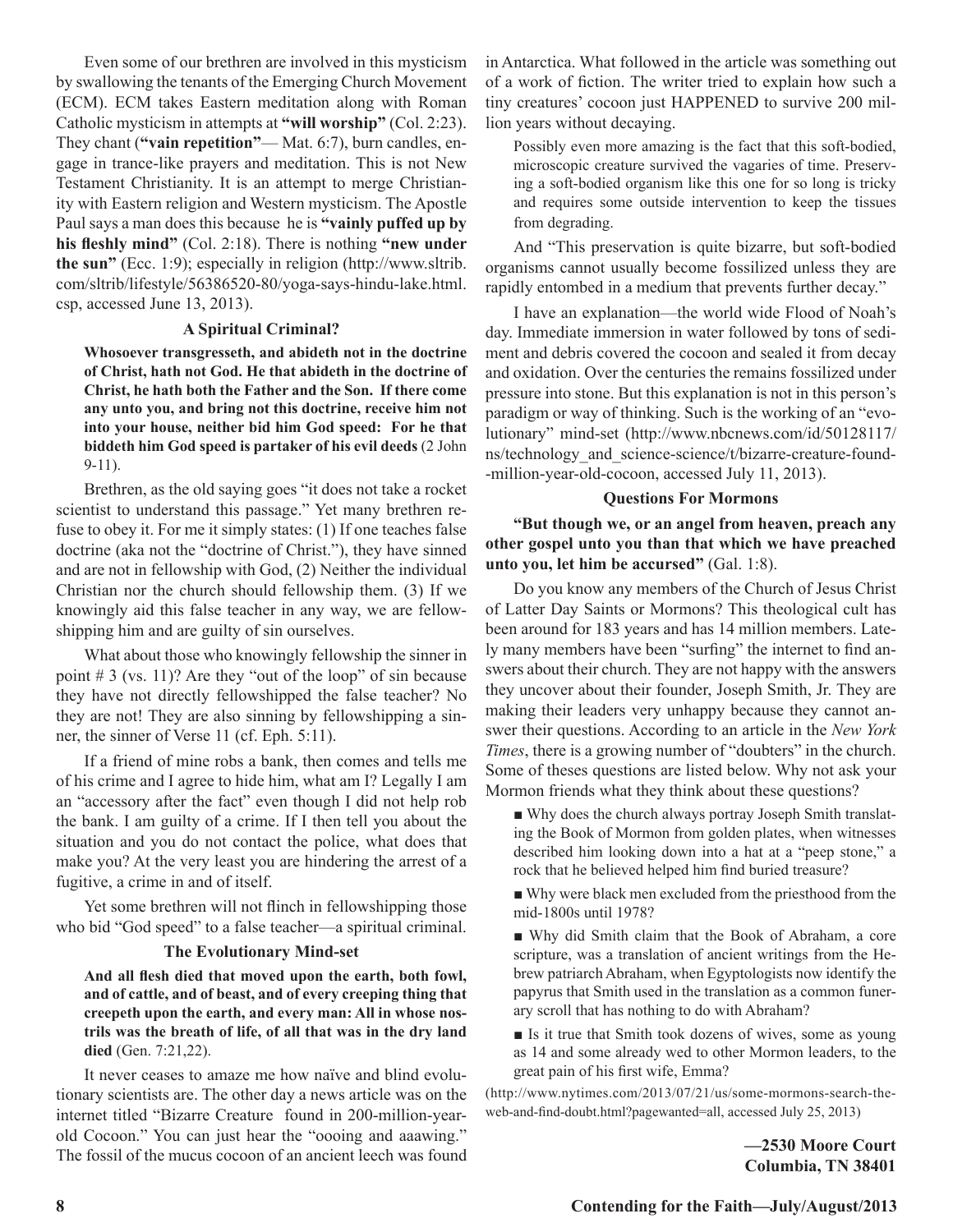*Brother Terry Hightower brought the following article to our attention. It is from OneNewsNow.com, Monday, July 22, 2013—http://onenewsnow.com//church/2013/07/22/where-sexual-liberalism-is-welcome-bible-believers-are-not#.Ue7n-BY3VDzw—accessed July 31, 2013. Although the authors, Russ Jones and Charlie Butts are not members of the Lord's church they have written the truth on this timely, important, but sad subject.*

*Bro. Hightower is presently undergoing treatment to his eyes. The problem is a consequence of type 1 diabetes. He has suffered with it for many years. This form was previously referred to as insulin-dependent diabetes mellitus (IDDM) or juvenile diabetes. We understand something of the long term problem with which he has suffered over the years, for our son has dealt with it since he was about 19 years old. I know Terry and his family would appreciate your prayers on his behalf.*

*Although Terry is in the midst of his treatment some of which involves injections directly into the eyeballs as well as laser surgery, he continues to show his concern for informing brethren about spiritual matters. We wish him well. I am sure he would appreciate hearing from the brethren. His email address is: Terry Hightower <terrymhightower@yahoo.com>.*

*—DPB*

# **WHERE SEXUAL LIBERALISM IS WELCOME, BIBLE BELIEVERS ARE NOT**

Conservatives do not have high hopes for the Christian Church (Disciples of Christ), which has been leaning liberal for decades and is now officially leaning further to the left.

Meeting in Orlando July 13-17, delegates at the General Assembly passed a significant resolution that Mark Tooley, president of *The Institute on Religion & Democracy* (*IRD*), tells OneNewsNow opens the denomination's doors to people of all sexual orientations or gender identities.

"Implied in that resolution that that should include the ordained clergy," he notes. "So this is perhaps the first or one of the first specific affirmations by this particular denomination of so-called sexual orientation and sexual or gender self-identity."

The denomination's leadership has been on that trajectory for a long time, and it has had a damaging impact. Once counting about two million members in the 1960s, the Disciples of Christ now has about 639,000, making it perhaps the fastest declining denomination in the nation.

"That's always the irony for the liberal church—that they embrace sexual liberalism with the idea that that will make them more welcoming and throw open the doors, but, of course, the consequence is always just the opposite," Tooley observes.

People either leave the church entirely, or find a church where the Bible is taught and still held sacred.

The resolution passed by the church's governing body lists sexual orientation and gender identity alongside race, age and other categories to which the denomination is "striving to become a people of grace and welcome.

Doug Harvey, executive director of *Disciples Heritage* 

*Fellowship*, a non-denominational ministry mostly comprised of former Disciples of Christ churches or congregations still officially connected with the denomination, agrees that the liberal view of sexuality and transgenderism is difficult for many church members to embrace.

"A lot of the older folks in the Disciples of Christ denomination remember what it once was and simply don't have a category in their brains to put a church that would actually ordain ultimately gay, lesbian, bisexual and transgender people," Harvey states. "So even when it's there on paper, it just kind of goes over the top of their head; they just can't comprehend it. And I say, 'God bless their innocence,' but that's not the world we live in."

Once a renewal group within the Disciples of Christ, Harvey says *Disciples Heritage Fellowship* lost hope years ago of facilitating change that embraced an evangelical worldview (sic). He suspects this recent affirmation will cause more to lose hope, too.

"Those churches will go through a painful process of studying their history and their own faith and then make a decision," he predicts. "Some will leave, some will choose to stay, but those that choose to stay often lose their best members—the solid Bible-believing young adults."  $\lll$ 

*[Editorial Comment: The "Disciples of Christ" began their journey down the broad road of apostasy well over a century ago. It was in the late 1960s the apostasy that began in the 19th Century in the Lord's church degenerated to the point that two denominations had formed out of it—the "Independent Christian Church" and the "Christian Church (Disciples of Christ)." Each church is a denomination. In their minds they are only a "Restoration" background church and understand*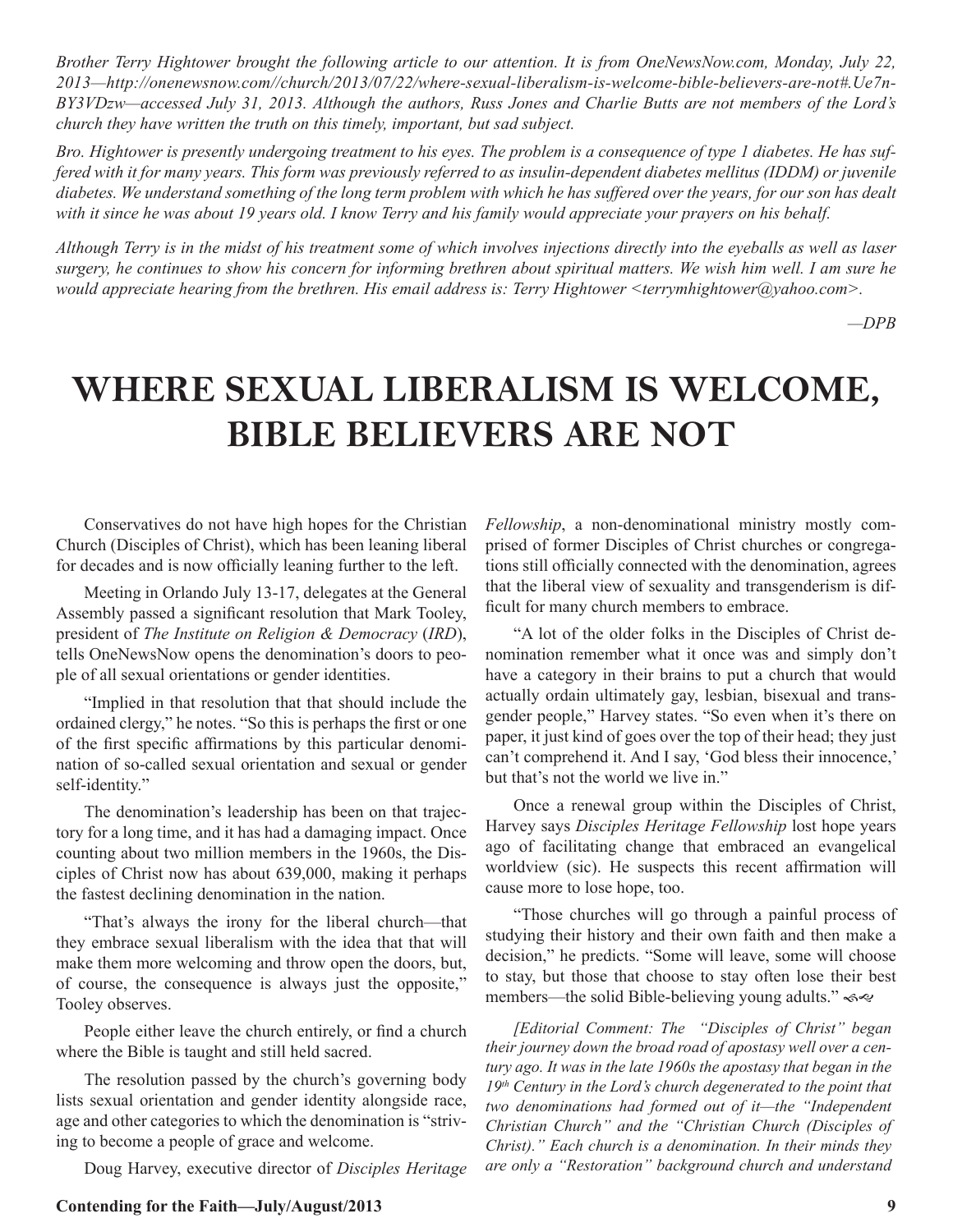*about as much about primitive pure New Christianity as a nest of baby mice.* 

*In the Lord's church today, the liberals (those who by their doctrines loose men from what God in the Bible has bound on them) are working long and hard to change the churches of Christ into what the Disciples of Christ are. As they continue their work, in time they will lead those members who listen to them to the same place the so-called Disciples of Christ are today. Many in the church are already to that point in their beliefs and practices. And, to what have they attained? It is a place that permits church members to think that they can be as worldly as they want to be, but because they are "religious" God will not punish them.*

*The only reason the "Independent Christian Church" denomination has not embraced all that the Disciples of Christ*  *have taken to their bosom is fundamentally this—they do not desire to go where the Disciples of Christ denomination has gone. Since they are "Independent" churches, some of them are closer to the Disciples of Christ in their beliefs and practices than are others of them. Whether Nadab and Abihu or Jeroboam in the Old Testament, or Ananias and Sapphira and the Judaizing teachers of the New Testament, it has always been the case with those who are not content to do only what is authorized by the New Testament, leaving undone what is not authorized and what is specifically forbidden (Col. 3:17).*

*If the churches of Christ want to see where the liberals are taking many congregations of God's people, just take a good long look at the Disciples of Christ denomination and you will get a firsthand introduction to where many of us have gone and others are headed. —DPB*

 $\alpha$ dcd $\alpha$ dcd $\alpha$ dcd $\alpha$ dcd $\alpha$ docd $\alpha$ dcd $\alpha$ dcd $\alpha$ dcdocd $\alpha$ dcdocdocdc $\alpha$ dcdocdocdo

# **THE BIBLE CONDEMNS HOMOSEXUALITY**

The Bible's condemnation of homosexuality is as clear and plain as the Bible's condemnation of murder, adultery, premarital sex, kidnapping, lying and idolatry. Further, for me to openly condemn homosexuality theologically makes me no more a "gay basher" than I am an "adultery basher," "premarital sex basher," "kidnapper basher" or a "murderer basher." If you disagree, your argument is with God's Bible.

The homosexual community has two ways of promoting their personal choices of being homosexual through the religious forum. *First*, some will claim the Bible actually promotes and condones homosexuality. *Second*, others try to get the Bible banned from public use by categorizing it as hate literature.

For any to use the Bible to condone rather than condemn homosexual activity in the theological arena just proves such a one has absolutely no idea what the Bible actually teaches. For anyone to suggest the Bible says homosexual activity is acceptable to God, is nothing short of willful blindness. So to set the record straight once and for all, here is what the Bible teaches on the subject.

Anyone who has heard of the cities of "Sodom and Gomorrah" knows that they were notorious hotbeds of homosexuality.

**And they called unto Lot, and said unto him, Where are the men which came in to thee this night? Bring them out unto us, that we may know them. And Lot went out at the door unto them, and shut the door after him, And said, I pray you, brethren, do not so wickedly. Behold now, I have two daughters which have not known man; let me, I pray you, bring them out unto you, and do ye to them as is good in your eyes: only unto these men do nothing; for therefore came they under the shadow of my roof** (Gen. 19:5-8).

The Greek word in the New Testament for homosexu-

ality is literally "a sodomite." Homosexuals try to redefine what the term "sodomite" means (A term that has unchanged in 5000 years, even today—"sodomy"). Apart from the fact the city was clearly destroyed by God because of homosexuality in the narrative of Genesis 19, even the New Testament clearly states exactly the same thing in Jude 7.

### **Even as Sodom and Gomorrha, and the cities about them in like manner, giving themselves over to fornication, and going after strange flesh, are set forth for an example, suffering the vengeance of eternal fire.**

Any sinner should always remember that the God who commands us to love our neighbor is the same God who will cast any and all unrepentant sinners into the **"eternal fire."** Here are more Bible quotes regarding God's condemnation of homosexuality.

**Thou shalt not lie with mankind, as with womankind: it is abomination. Neither shalt thou lie with any beast to defile thyself therewith: neither shall any woman stand before a beast to lie down thereto: it is confusion. You shall not lie with a male as one lies with a female; it is an abomination**  (Lev. 18:22-23).

**If a man also lie with mankind, as he lieth with a woman, both of them have committed an abomination: they shall surely be put to death; their blood shall be upon them** (Lev. 20:13).

**Know ye not that the unrighteous shall not inherit the kingdom of God? Be not deceived: neither fornicators, nor idolaters, nor adulterers, nor effeminate** (**homosexuals—***NKJV*)**, nor abusers of themselves with mankind (sodomites—***NKJV*)*,* **Nor thieves, nor covetous, nor drunkards, nor revilers, nor extortioners, shall inherit the kingdom of God** (1 Cor. 6:9).

**Knowing this, that the law is not made for a righteous**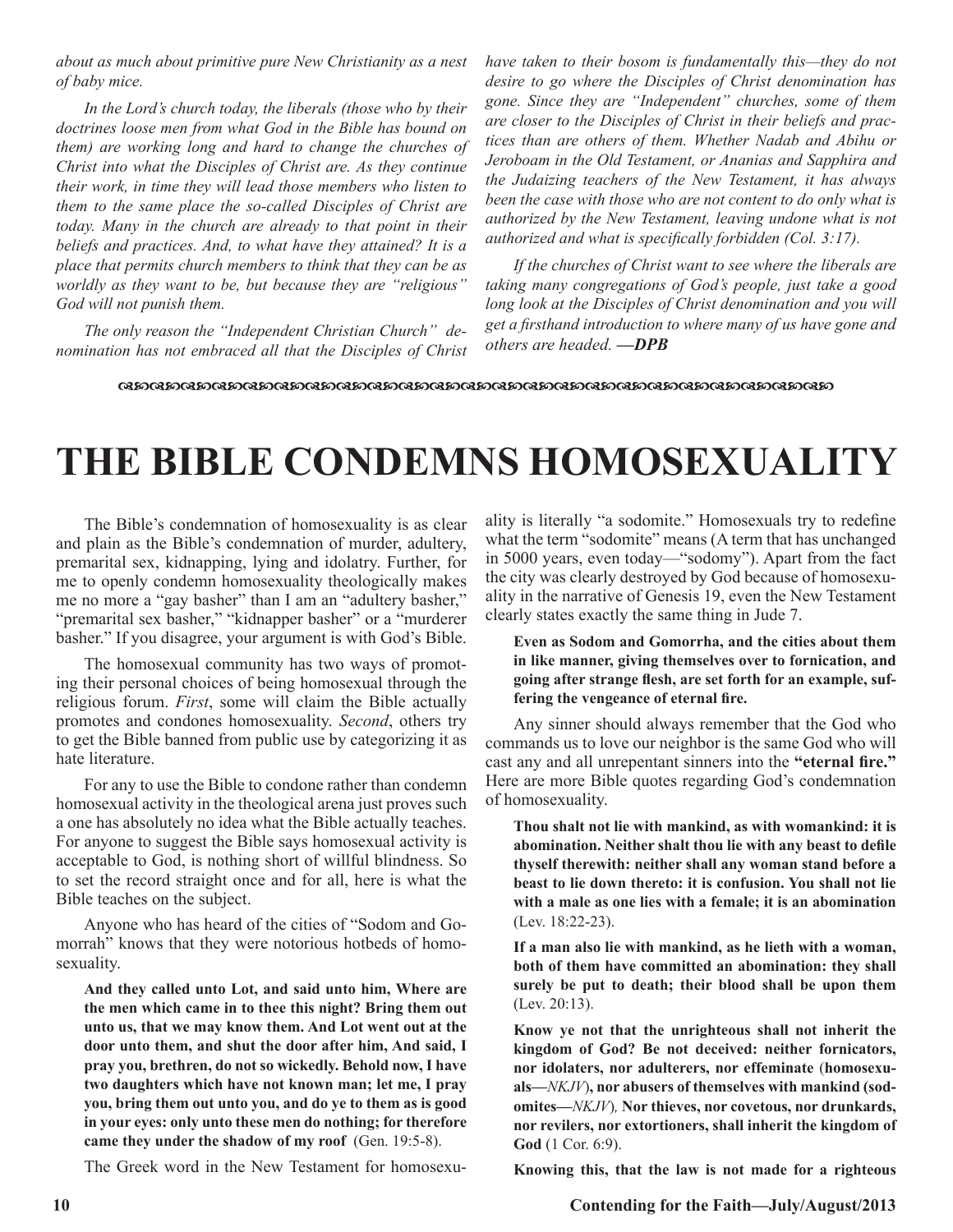**man, but for the lawless and disobedient, for the ungodly and for sinners, for unholy and profane, for murderers of fathers and murderers of mothers, for manslayers, For whoremongers, for them that defile themselves with mankind** (**homosexuals**—*NKJV*), **for menstealers, for liars, for perjured persons, and if there be any other thing that is contrary to sound doctrine** (1 Tim. 1:9-10).

**And likewise also the men, leaving the natural use of the woman, burned in their lust one toward another; men with men working that which is unseemly, and receiving**  **in themselves that recompence of their error which was meet** (Rom. 26, 27).

If the homosexual community chooses to practice homosexuality in privacy, that is their free choice. But let such persons know for certain that the Bible condemns all such practices and God will judge them unfit for the eternal kingdom of heaven if they continue to practice and promote homosexual sex (sodomy).

**—Author unknown**

dcdcdcdcdcdcdcdcdcdcdcdcdcdcdcdc

# **DEAVER, WOODS, AND DIRECT HELP**

## **Gary W. Summers**

Mac Deaver, the champion of "the direct help from God" heresy, occasionally prompts the reader who is considering his 2007 book (*The Holy Spirit*) to laugh. He does not intend to be humorous, but the reader cannot help but chuckle at his tactics. In his first chapter, Mac tried to establish that Gus Nichols agreed with his position while at the same time saying that in his oral debates he "never claimed brother Nichols to be in agreement" with what he had publicly defended (11). It remains confusing, then, to hear him say that brother Nichols probably did agree with him (12). Anyone who has read Gus Nichols' book on the Holy Spirit knows that he did not agree with Mac, despite Mac's suspicions to the contrary. Do these quotes of brother Nichols (from his book, *Lectures on the Holy Spirit*, published in 1997), sound like he believed that the Holy Spirit directly helped or influenced the Christian?

Question: Should we pray to God to give a preacher a "ready recollection?" Is this providential, miraculous, or what?

Answer [from brother Nichols, GWS]: That's all borrowed from the Apostles in John 14, when Jesus promised them that the Spirit would inspire them to reveal Christianity, to reveal the Gospel. He said, **"He shall bring to your remembrance all things whatsoever I have said unto you."** (John 14:26) Jesus did not want them to go out and preach without knowing exactly what he had taught, without any perversion whatsoever. He would not let them preach until they had received that power.

In Luke 24:48, he said, **"Ye are witnesses of these things."**  And then in v. 49, **"Tarry ye in the city of Jerusalem until ye be endued with power from on high."** It is error for a man to claim that same power tonight, when he is not an apostle, not in the same class they were, when the world is not in the same condition. (Acts 1:8)

They had no New Testament at that time, not a line of it. And I say again, it is a pity for people to reason in circles and ignore the facts that make a difference (151).

The reason that this quote is particularly pertinent is that many of Mac's supporters are constantly asking, "Don't you ask for the Holy Spirit to help you when you preach?" or some variation of that sentiment. Brother Nichols, who allegedly agreed with Mac, utterly demolished that view. Below is a further comment that cannot be misunderstood.

Question: How does the Holy Spirit guide men today other than through the Word?

Answer: Tonight I have been saying over and over that he does not! The Holy Spirit's guidance is in the written word of God, and by it he does a thorough job guiding us. "Thou shalt guide me with thy counsel." (Psa. 73:24) (83).

Unlike Mac, brother Nichols believed that the Word of God was sufficient and that we did not need direct help. This next quote is equally clear.

Question: Does the Holy Spirit speak through men today in a direct way? Does he motivate them to speak by "influence" on this behavior?

Answer: The Holy Spirit now through the Bible influences us to speak; but there is now no direct "independent of the word" operation, or revelation, for us. Such ideas "make the word of God of none effect" today because people will 'turn up their noses' to the word, and look forward to, or expect, imaginary direct revelation. This is absolutely a "decoy" to get people away from the word of God. The whole thing is a work of Satan, who wants to belittle the "word" of God and render it ineffective (82).

It is both comical and sad to see Mac Deaver trying to get brother Nichols to agree with his position. His treatment of brother Woods is both puzzling and humorous. In chapter one of his book, Mac spent a good deal of time trying to show that brother Warren utterly defeated Woods' position on the Holy Spirit's indwelling at a forum in 1967. Then Deaver begins his third chapter by attacking what Woods wrote concerning the Holy Spirit. But after doing so, he then tries to convince the reader that this man with lame argu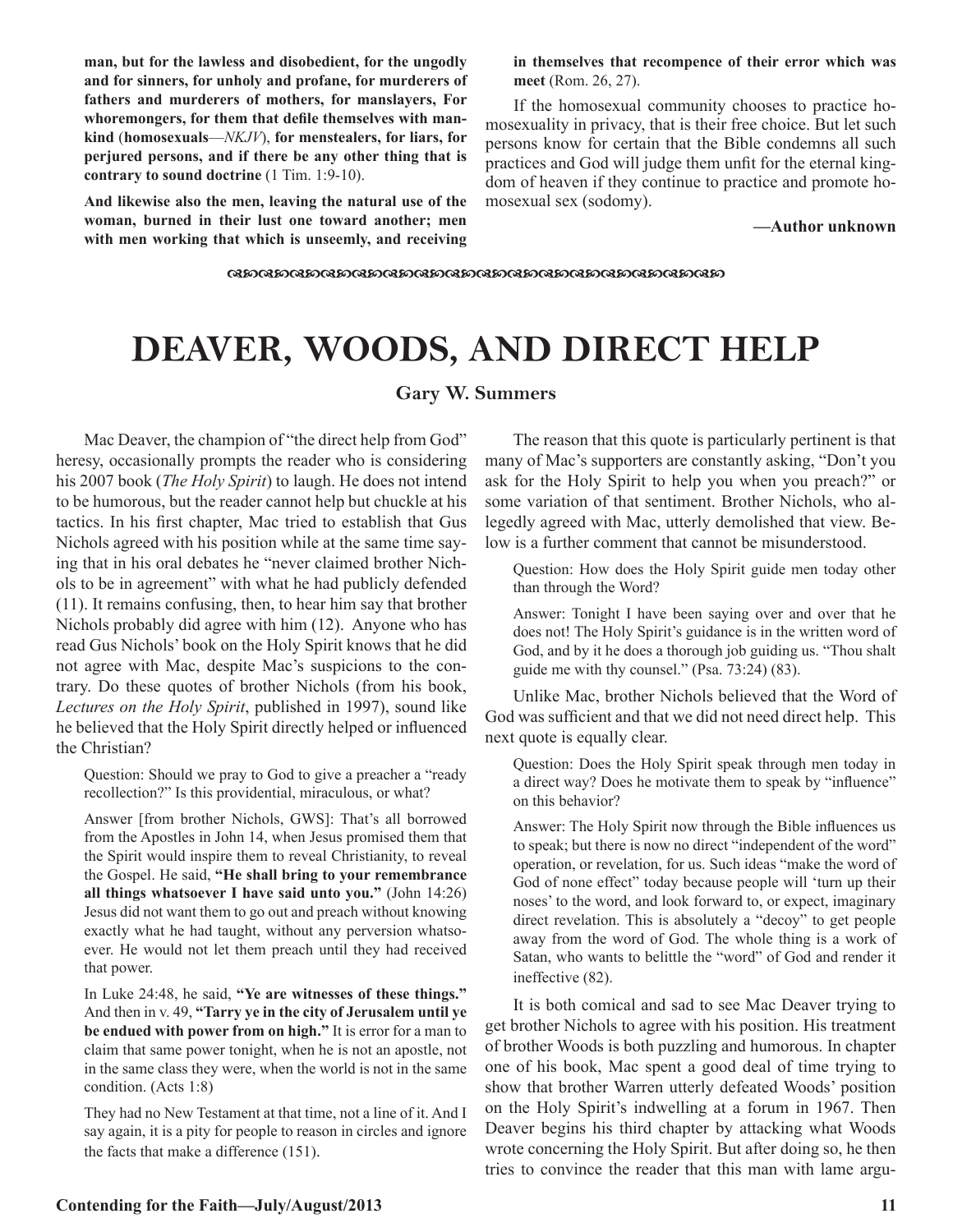ments actually agrees with him (does that make Mac equally lame?). In other words, if a man was so erroneous in his Holy Spirit views as Deaver alleges Woods was, then why would he trumpet that Woods agrees with him? Mac does not seem to be able to help it. Sooner or later, everyone agrees with him.

It parallels the global warming enthusiasts. If it is hot, that is evidence of global warming. If it is severely cold, that is also evidence of global warming. If it is too wet or too dry, guess what? It is just further proof of global warming. So it is with Mac. If someone's views are different from Mac's, he nevertheless agrees with him. Even if he plainly denies what Mac believes, he still wrote a phrase or sentence that could possibly be construed as agreeing with Mac. There is no escaping this irresistible conclusion—everyone agrees with Mac!

#### **James 1:5**

Since this discussion focuses on James 1:5, let us see what Mac says, Woods says, and the Scriptures teach. To begin with, James 1:5 teaches: **"If any of you lacks wisdom, let him ask of God, who gives to all liberally and without reproach, and it will be given to him."** The first thing that one studying the book of James would notice is that this verse is not isolated but is part of a text. The wisdom being sought here is probably that which will enable the Christian to understand the reason for various trials which must be endured in order to develop patience (vss. 2-4). After this verse come three that encourage the seeker of wisdom to pray in faith; if he doubts, he will not receive an answer because he is unstable and double-minded.

Brother Woods kept this verse in its context; he wrote: "The ability to see great blessings in sore trial is not an inherent one, and must, therefore be acquired" (40). Brother Woods then elaborates on the means by which this wisdom is and is not acquired. He made clear that this wisdom does not come from:

- 1) a study of philosophy;
- 2) meditation;
- 3) consulting with wise men.

In other words, brother Woods differentiated between a) knowledge obtained through study by the accumulation of facts, and b) wisdom, which is the ability to apply the knowledge one has learned. In that connection he wrote that facts stored in the head "are obtained only through mental effort" (40). Wisdom, on the other hand, can only be bestowed by God.

Whether the reader agrees or not with brother Woods, the point is that this is what he taught in his commentary. He closed this section by saying that the manner in which God grants the wisdom prayed for is not dealt with in the text, which is absolutely correct. James did not tell how God would grant the wisdom—just that He would.

#### **Everybody Agrees With Mac**

Perhaps a television network would like to pick up the above title as a religious sequel to the secular *Everybody Loves Raymond*. Although brother Woods simply stated a fact—that the manner of God's granting the wisdom was not specified—Mac immediately (and incorrectly) draws the conclusion that therefore brother Woods believed it was a direct infusion from God. He argues that, since the wisdom can only come from God and not through mental effort or study, that it must come direct from God's mind to ours. Mac concludes: "Now, will someone please explain to me how it is that brother Woods did not imply direct help from God!" (49, emph. Mac's).

Okay, Mac, read the following explanation carefully. What are the ways in which God can grant His people wisdom? Of course, there is the direct method, which was actually done in the first century. Wisdom is one of the nine spiritual gifts that Paul lists in 1 Corinthians 12; in fact, it is the first one he mentions (vs. 8). The second is knowledge. In granting these gifts, God gave Christians the information or the ability directly. Just as prophets were given the words to speak, those with these gifts could communicate spiritual knowledge they had not studied to obtain or impart wisdom which usually came from observation and application of principles. By the way, to say that God grants wisdom today directly implies that these gifts are still operational. If it is argued that even one of the gifts remains operational, how can anyone shut the door to the other eight, which includes speaking in tongues and the working of miracles? To suggest that brother Woods would have opened this door would be a repudiation of everything that he ever taught on this subject.

Although brother Woods affirmed that wisdom did not come through mental effort, which studying would require, he did not rule out thinking, period. Suppose, for example, that the one praying for wisdom to understand why Christians face trials was brought face to face with a situation in which a brother had suffered. God, through His providence, might allow him to overhear a conversation in which a pagan was so impressed by the demeanor of the Christian in the face of the trial that he was considering the authenticity of Christianity. Having heard of the benefit of a brother's suffering, he immediately achieved the understanding for which he had prayed. Did this wisdom come from study or mediation? No, he grasped the point in a moment, in a flash (as it were). This sudden realization that came through God's providence required a minimum of mental activity—totally unequal to that which is achieved through mental effort.

Mac immediately rules out the explanation just provided for God giving wisdom through providence, but he does so erroneously. Misapplying what Woods said about knowledge requiring mental effort, Mac then concludes that no mental effort is required in wisdom, either: "Thus, it has nothing to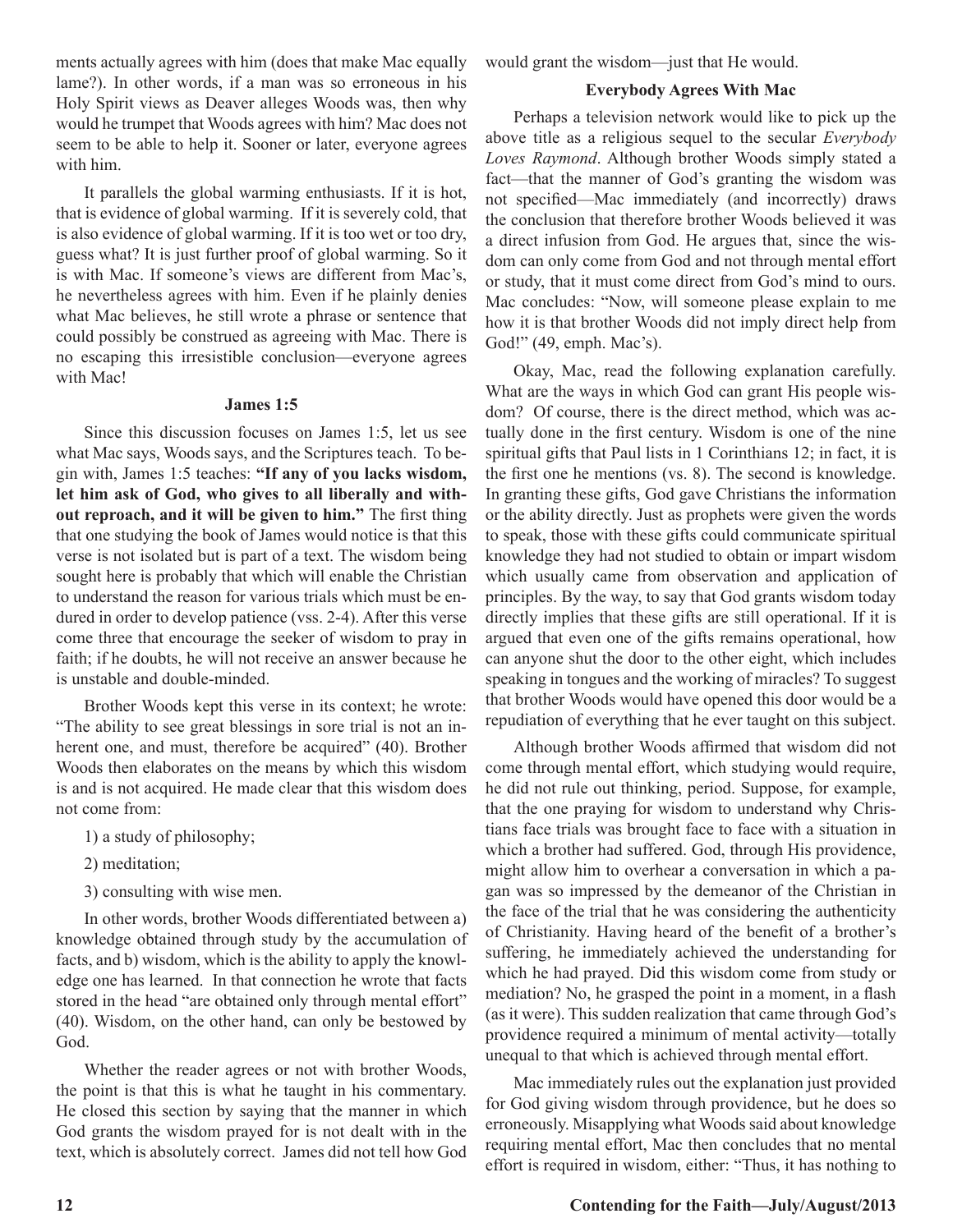do with reflection or any other mental activity at all" (49). As already shown, the mental activity required in studying and learning and the mental activity in coming to a sudden realization are two entirely different matters.

### **Andrew Connally**

Now the careful reader notices a bit of misinformation in Mac's book on the Holy Spirit. Below the quote from brother Guy N. Woods is footnote 50, which begins on page 48 and finishes on page 49. Mac states that Connally quoted the Woods' passage and then drew the following conclusion: "But God gives it, directly to us, and He gives it 'liberally'" (49). The only problem is that Connally made that statement before quoting the passage by Guy N. Woods. Whoops! All right, it is only a technicality, but is it one that a man who prayed for wisdom would make? Surely, Mac prayed for wisdom in writing his book.

Connally was assigned James 1:1-12 for the ninth Annual Denton Lectureship book, which was published in 1990. The quotation cited above came before the Woods' quote. Immediately after it, Connally wrote "Thus here is something God does for the child of God personally and directly in response to believing prayer" (50). What Connally meant by the word directly only he knew. In 1990 Mac did not hold the position he currently advocates, let alone Andrew Connally. Although it is possible that Connally believed what Mac now teaches, it might be the case that he was thinking of God's providence, in which God brings something about apart from the Word versus something that comes about as a result of our studying the Word.

Certainly brother McClish, who edited the book, did not understand brother Connally to be saying that God infuses wisdom directly into our minds, just as He would have a spiritual gift in the first century. As editor of the original *Gospel Journal*, brother McClish devoted an entire issue that dealt with the various aspects of Mac's teaching. Mac did not say that either Connally or McClish agreed with him (which is surprising), but he did offer this comment in the footnote 50 already alluded to: "Notice that Connally uses the word "directly," and please consider that this book was edited by Dub McClish" (49). The reader is left to draw his own conclusion.

#### **Wisdom**

James says to pray for wisdom, but Jesus had earlier promised others that they would be granted miraculous wisdom. In Luke 12:11-12, He said that, when His disciples were delivered up to authorities, they should "not worry about how or what" they should answer. In other words, both knowledge and the wisdom to use that knowledge would be provided. Jesus added that the Holy Spirit would tell them in that very hour what they should say. This same idea is repeated in Luke 21:14-15 when Jesus told His disciples: **"Therefore settle it in your hearts not to meditate before-**

# **hand on what you will answer; for I will give you a mouth and wisdom which all your adversaries will not be able to contradict or resist."**

This means that God gave them the words directly and the ability to speak with wisdom. Again, this clearly indicates a miraculous ability. Do we still have this ability today? No, the promise was made to Jesus' disciples in the first century who did not have the Scriptures—not to us who do have the opportunity to learn and use them properly. Stephen literally did what Jesus promised. As he faced his adversaries, **"they were not able to resist the wisdom and the Spirit by which he spoke"** (Acts 6:10).

Of course, Jesus Himself set the standard. When He finished teaching on various matters, no one had anything else to say. He perplexed those with His question on John's baptism so that they admitted they did not know how to answer Him (Mat. 21:23-27). When He gave His answer on taxes, they marveled and left (Mat. 22:22). When He answered the Sadducees concerning the woman married to seven husbands **"they were astonished at His teaching"** (Mat. 22:23-33).

Jesus silenced His adversaries with His great wisdom. Mac has silenced no one. Daniel Denham wrote 90 pages of criticism of Mac's book, which is included in *Profiles in Apostasy #2*, recently published by *Contending for the Faith*  (Feb. 2011). He had at least three times that material which he has accumulated on the subject, showing the fallacies of Mac's reasoning and positions. If Mac had a fraction of the wisdom of Stephen, the apostles, or the Lord, no one would be able to refute the positions set forth in his book, but brother Denham, this writer, and others have shown that Mac's teachings do not reflect wisdom but folly.

Brother Denham points out that Mac wrote "that God in answering our prayer would be increasing our personal capacity to grasp or comprehend that wisdom provided in the Scriptures…" (109). Really? And Mac knows that—how? Mac's problem is that Mac teaches that man, when he prays for wisdom, cannot receive information; so he fancies instead that God will enhance his "Capacity to comprehend or better grasp that source material" (109). In other words, he alleges that his "comprehension skills of the revealed Word would increase."

Brother Denham rightly says: "There you have it! Just accept Mac's doctrine and God will multiply your brain cells, energize your cognitive functions, and/or juice up your intellect" (115). Once again, we see that Mac's case is built on assumptions that are only conjectures. James is not teaching that our brain cells will be supersized if we pray for wisdom. In some manner God will grant our request, as brother Woods wrote. God is capable of supplying wisdom in a way other than directly.

> **—5410 Lake Howell Road Winter Park, FL 32792**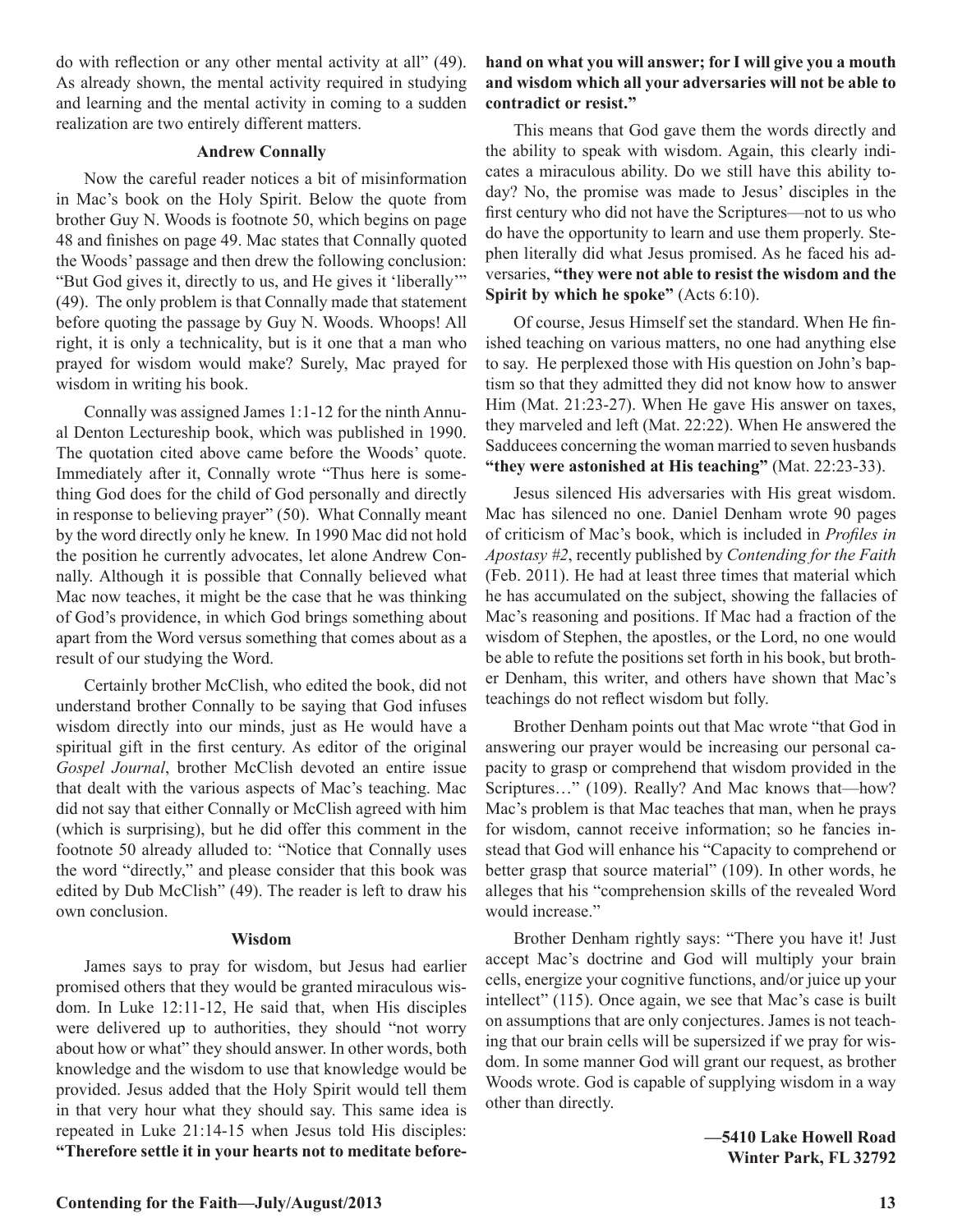# **DUB MCCLISH**

One is not a child of God, a Christian, unless he is led by the Spirit: **"For as many as are led by the Spirit of God, these are the sons of God"** (Rom. 8:14). How does God lead His children through the Holy Spirit? Most denominationalists, in their doctrinal confusion and emotionalism, are under the delusion that there is some sort of direct guidance of the Spirit in their lives. Some feel that this is done by giving free reign to their impulses or yielding to their hunches. Some believe the Spirit must "illuminate" the written Word for them if they are to understand it. Further, some claim that they receive some special blessing of spiritual strength (or the ability to behave righteously) from work which the Spirit does for them directly and internally beyond and apart from the written Word and apart from God's external activity in the realm of providence. Others believe they hear a voice speaking directly to them from the Spirit. Still others believe the Spirit leads them by showing them special signs which indicate specific decisions that need to be made at a given time. (Some wait on the Spirit to "lead" them to get up in the morning, which socks to wear, and even which one to put on first.)

It is not surprising, but expected, that unbelievers advocate the above-listed errors. Nor are we surprised that "change agents" and "new hermeneutic" advocates are urging at least some of these activities of the Spirit of God in their do-or-die agenda to wreck the church of the Lord. The matter that causes both surprise and dismay is that some otherwise sound brethren are now saying that the Spirit operates in a direct mode apart from and in addition to His Word in the realm of sanctification. Our concern is that they apparently do not have in mind merely the way God operates and what He does through His "behind-the-scenes" providence or in answer to our prayers, indirectly and external to our hearts and minds (which Biblical doctrines are practically universally taught among the elect [e.g., Gen. 50:20; Est. 4:14; Rom. 8:28; et al.]). These brethren seem rather to be insisting that the Spirit does some things directly and internally to and in the Christian's heart that He does not do through His Word alone. If this is not what these brethren mean by their words, they should say so and do it plainly (and we would hope soon)! It is imperative that our words on this subject be carefully-chosen, precise, and well-defined so as not to raise questions unnecessarily. (We say this realizing that we all fall short of this lofty aim occasionally.) If one cannot state in unambiguous, clearly-comprehensible terms, his concept of the way the Holy Spirit does His work for the Christian, it may be a strong signal that he has an incorrect concept that he needs to abandon or at least hold only to

himself if he must hold it.

Two major differing views concerning the way the Spirit dwells in the Christian (i.e., representatively or personally) have been held by those who have genuinely pleaded for the restoration of the ancient order over the past two centuries. The "how" of the Spirit's indwelling, in and of itself, has not been considered a "fellowship" issue by respected men among us in past generations and should not be now. However, so far as we know only an infinitesimal number who were/are counted faithful through all these years have advocated (until very recently) the idea that the Spirit leads, guides, instructs, strengthens, or produces spiritual fruit in the Christian in any direct or immediate way, apart from or in addition to His spiritual "sword," His Word (Eph. 6:17). (We realize that "how many" or "which" brethren believe a certain doctrine does not guarantee its truthfulness. However, it hardly seems wise to disdain or abandon hastily doctrinal convictions arrived at by many able men over a long period of time.) To contend that the Spirit thus operates on the heart of the Christian in some direct, immediate way has generally been (and continues to be) correctly perceived both as (1) a surrender of the all-sufficiency of the Word of God and  $(2)$ an opening of the door to unrestrainable subjectivism.

It is not always kept clear (but it should be) that the way the Holy Spirit dwells in the Christian and the way the Holy Spirit works in the life of the Christian are separate issues. Some (both among representative-indwelling advocates and personal-indwelling advocates) apparently believe that the personal indwelling view somehow implies or at least tends toward the direct-work view of the Holy Spirit. However, we deny even the tendency, much less the implication. The personal indwelling view no more implies or tends toward the direct work of the Holy Spirit than the doctrine of the necessity of baptism for the remission of sins implies or tends toward "salvation by meritorious works" (as denominationalists have long averred). We do not know of any brother who faithfully teaches the role of baptism in God's salvation pattern who would ever think of considering it some sort of work of merit on man's part. Likewise, until lately faithful brethren have been all but non-existent who hold that the Spirit dwells in one personally and who therefore believe that this conviction implies some work in or for us by the Spirit separate from, in addition to, His written Word. Again, let us keep clear the distinction between the indwelling and the operation of the Spirit.

Now back to our original question: How does the Holy Spirit direct, lead, and do His work in the Christian? Does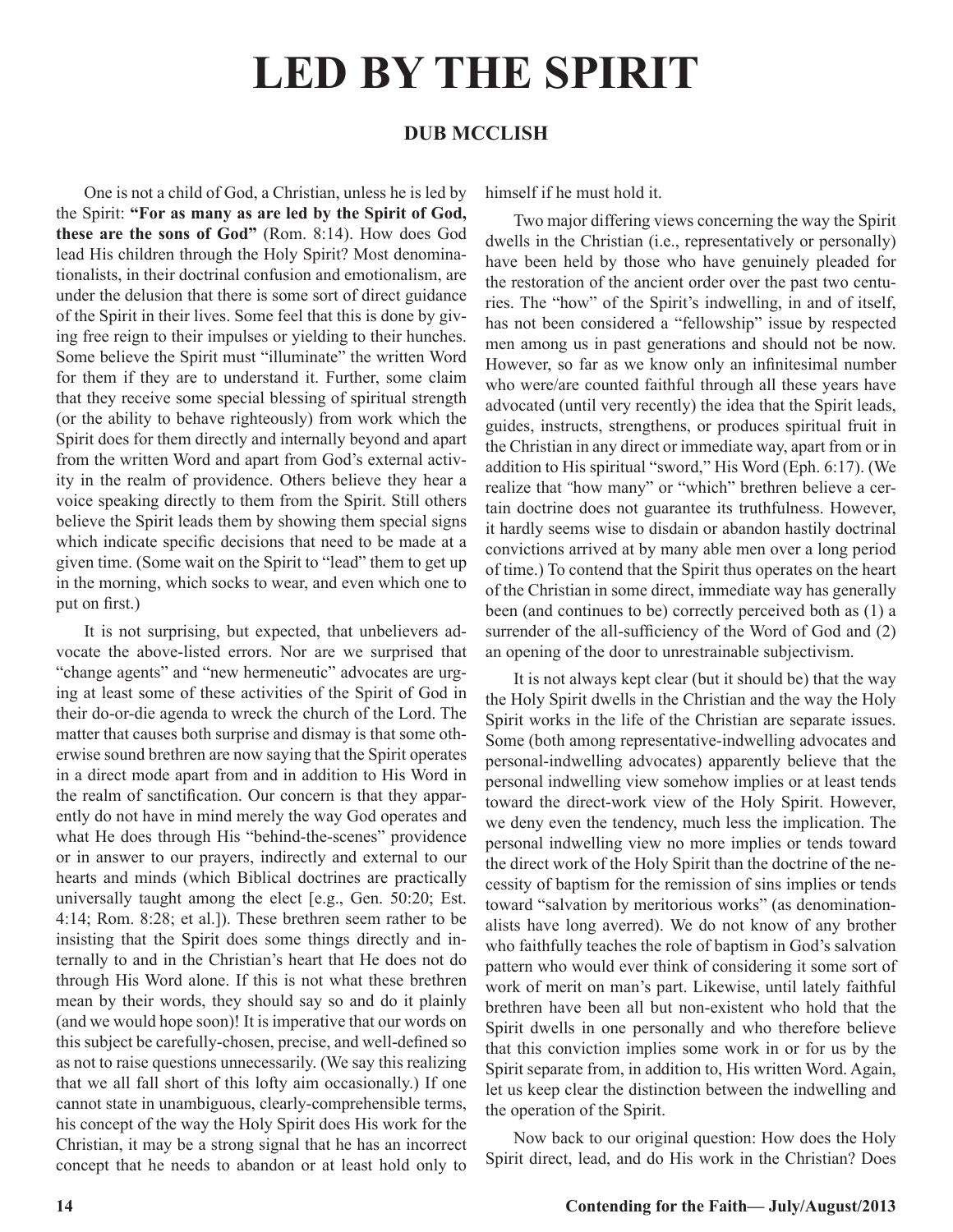He provide direct leadership and influence in our lives? Does He directly (apart from, in addition to His written Word and His external providence) tell us where to go, what to do, when to do what, and such like? Does He directly (apart from, in addition to the Bible and providence) give us spiritual strength and cause us to produce His fruit (Gal. 5:22–23)? Please bear in mind that however the Spirit leads, He leads not a few, many, or most, but all of us, according to Romans 8:14.

In the first century, miraculous power was given to the apostles, and they were able to impart it to others for the purpose of revealing and confirming the Gospel (Heb. 2:3- 4). However, so far as we can discern, the New Testament neither explicitly nor implicitly teaches that every Christian possessed miraculous gifts. On some occasions, the Spirit directly told someone to go to a certain place and to do or not do a certain thing (e. g., Acts 8:29; 10:19-20; 16:6–7; et al.). However, it is readily observable that such direct messages and instances of guidance, even in the days of miracles (long since ended [1 Cor. 13:8–10, et al.]), were not the ordinary, but the extraordinary occurrence. Since even these miraculous incidents of the Spirit's leadership were exceptional and were confined to only some or perhaps even a few individuals, it is manifest that such miraculous leadership was not in Paul's (or the Spirit's) mind in Romans 8:14. The kind of leadership of which Paul wrote is that which the Spirit gives to every Christian, implying that it is not occasional and extraordinary, but constant and ordinary.

How then are sons of God led by the Spirit? We repeat that until very recently, faithful brethren, whether they held a personal or a representatively-only view of the Spirit's indwelling, answered almost unanimously as follows: "We are led by the Spirit when and as we obey the Word of the Spirit." Paul commanded: "Walk by the Spirit, and ye shall not fulfill the lust of the flesh" (Gal. 5:16). Surely none would deny that to "walk by the Spirit" is to be "led by the Spirit." Immediately after His statement just quoted, the Spirit (through Paul's inspired pen) leads us to understand what the "works of the flesh" are and what the "fruit of the Spirit" is (Gal. 5:19-26), with the implied obligation to shun the former and produce the latter. There is not the slightest hint that Paul had in mind any idea that the Spirit apart from or in addition to the written Word would somehow directly produce this beautiful and everywhere-lawful fruit in us.

Our conviction is that there is only one way in which any man (whether alien sinner or God's child) is "led by the Spirit": it is by obeying the Word of the Spirit. Any other claimed leading of the Spirit degrades and even nullifies His written Word by which He leads us. After all, if the Holy Spirit directly produces the fruit of the Spirit in us, what need have we for the instructions and urgings of the written Word? Yet, it is that very written Word ("Scripture") which is profitable for our every spiritual need and craving and which, if followed, will bring us (without any extra direct assistance of the Spirit) to full spiritual maturity (2 Tim. 3:16–17). Only as we read, understand, and obey the Word does the Spirit lead, direct, teach, and work in us. Any other view of the Spirit's work in us is an aberrant view in light of both the Bible and the almost-unanimous convictions of generations of earnest brethren in modern times.

So long as brethren are united on this bedrock foundation of Biblical principle, we cannot see why the manner of the Spirit's indwelling the Christian should ever be considered a divisive issue. We therefore appeal to all brethren (whether they are believers in the representative or in the personal indwelling) to earnestly join hands and hearts concerning the work of the Spirit on the hearts of men through His Word alone. As one man let us go forth to face the change-mad liberal heretics within and the many and mighty Satanic foes without who are attacking Zion from every direction.

### **—908 Imperial Drive Denton, TX 76209**

dcdcdcdcdcdcdcdcdcdcdcdcdcdcdcdcdcdcdcdcdcdc

# **You Can Still Find the Church of the Bible G. K. Wallace**

In 1942 when I was in Kansas City, someone stole my car. I had a new 1942 model NASH automobile. My car was gone! I did not know which way to turn. So I called the police. When they came they began to ask questions. They asked, "What kind of car is it? What is the name of the car?"

Suppose I said, "It doesn't make any difference about a name. Just go find me a car." They asked, "What model is it? When was it made?" Suppose I said, "It doesn't make any difference when it was made. Just get me a car. The model is immaterial." Suppose that they had come back with an old 1914 model. I would have decided it did make a difference, would I not? I suspect that if I had talked to those policemen like that, they would have said, "He is drunk; we had better lock him up." Yet I can talk to the world about the church and say, "It does not make any difference about the name, makes no difference when it was started, no difference what it does," and the world says I'm a scholar. If I had talked that way to the police, they would have said I was a drunk!

Yes, they have destroyed every identification mark of the church. But let me tell you, you can find the church that Jesus built, if you will get out and look for it in as sensible a manner as those police looked for my car.

**—Deceased**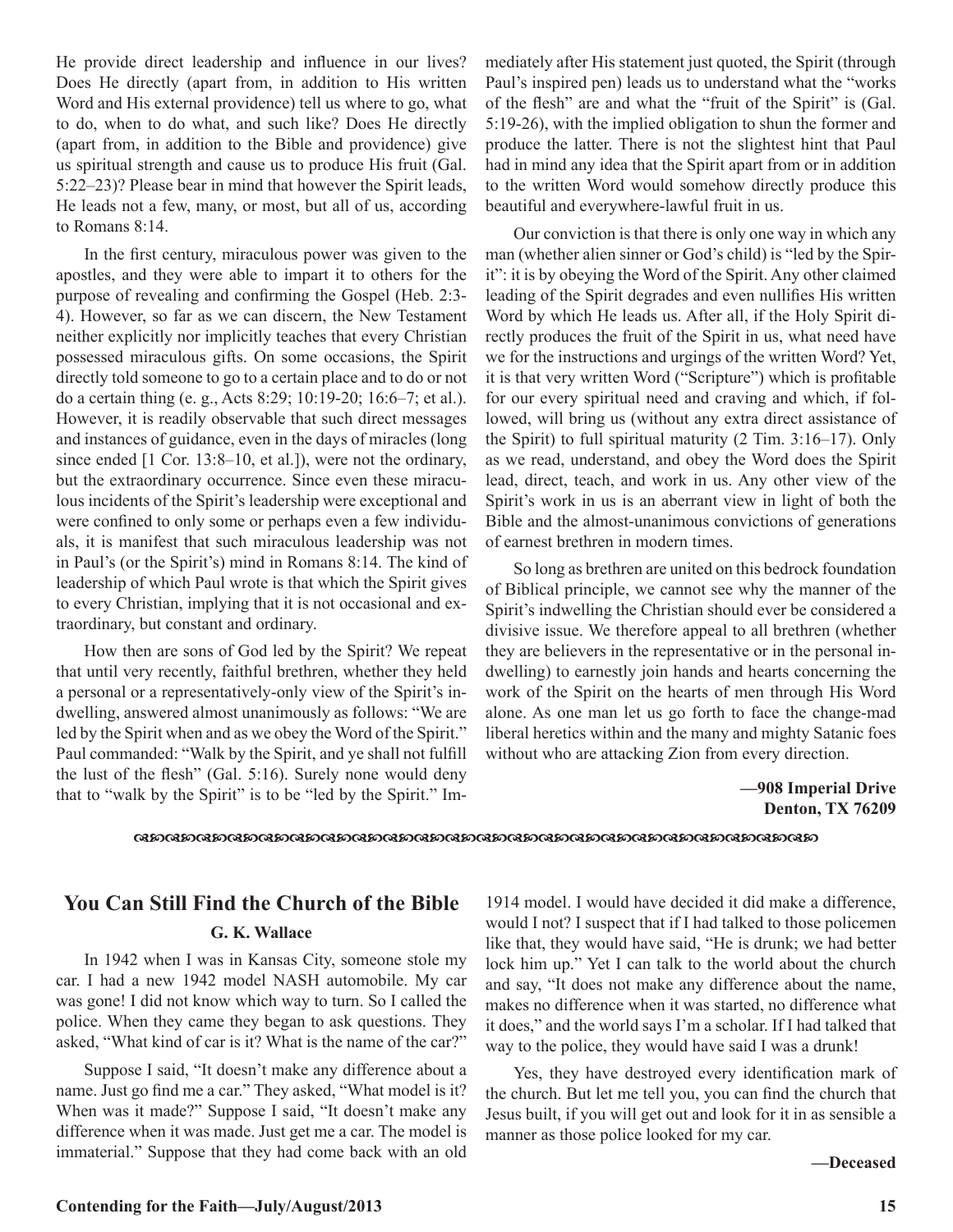# **Seven Musts Mentioned in Scripture**

## **Jess Whitlock**

Many times we find the word MUST in God's Word. Many more times that word is certainly implied. W. E. Vine defines this Greek word, *dei*, as "an impersonal verb, signifying 'it is necessary' or 'one must,' 'one ought.'"; Let us note the full thrust of this little word in seven powerful passages of the pages of Holy Writ.

John 3:14: **"And as Moses lifted up the serpent in the wilderness, even so MUST the son of man be lifted up."**  If the serpent had not been lifted up in the wilderness the people would have had no cure for the deadly snakebite. In like manner, if God had not allowed His only begotten Son to be lifted up on the cross, we would be without a cure today for the problem that confronts all mankind; that is, sin! Notice John 3:16, "**For God so loved the world that He gave His only begotten Son, that whosoever believeth in Him should not perish, but have everlasting life."** Christ Jesus is the Savior of the world (Luke 19:10); He is the only Way to salvation (John 14:6); He is the author and finisher of faith (Heb. 12:2). Christ was/is the only way we could have redemption.

Acts 4:12: **"Neither is there salvation in any other: for there is none other name under heaven given among men, whereby we MUST be saved."** We are reminded of Peter's preaching in Acts 2:36-38. Peter affirms that every person who is saved MUST be saved by obedience to the authority of Jesus Christ as Lord. **"And having been made perfect, He became unto all them that obey Him the author of eternal salvation"** (Heb. 5:9). He is our High Priest (3:1).

Hebrews 11:6: **"But without faith it is impossible to please Him; for he that cometh to God MUST believe that He is, and that He is a rewarder of them that diligently seek Him."** Trust is a Must! We cannot be pleasing to God without that trust, that belief. I recall the words of a hymn that I have sung since childhood: "Trust and obey, for there is no other way to be happy in Jesus, but to trust and obey." Do not forget the definition of this word "MUST," i.e., "it is necessary…one must…one ought." Robinson gives this definition: "It is binding on anyone, it behooves one to do, i.e., one must, one ought."

Acts 16:30: **"And** [the Philippian jailor] **brought [Paul and Silas] out, and said, Sirs, what MUST I do to be saved?"** There is no greater question that any man can ask today. Remember the imperative force and thrust of that little word, *must*. Notice what happens in this context: **"And they said, Believe on the Lord Jesus Christ, and thou shall be saved"** (vs. 31), **"and** [he] **was baptized, he and all his"** (vs. 33) **"and rejoiced, believing in God with all his house"** (vs. 34). They had to hear the Word of the Lord

and obey the Lord's Word; likewise, man MUST do so today! There is no other way!

John 3:7: **"Marvel not that I said unto thee, Ye MUST be born again."** This is the Lord's direct instruction to Nicodemus. In the context of John chapter 3 we note that one cannot enter into the kingdom of God unless one is born again. Earlier in this narrative Christ had stated, **"Except a man be born again, he cannot see the kingdom of God."** (Two more words are worthy of notice: *except* and *cannot*!) The new birth and being born anew, both refer to the one baptism of the New Testament. This MUST is just as imperative today as it was when first commanded by Jesus Christ.

John 4:24: **"God is a Spirit: and they that worship Him MUST worship Him in spirit and in truth."** We MUST worship God with the right attitude and with the right authority (dare we say, pattern?)—yea, verily! Our worship to God MUST conform to the powerful, precious truth of God! The late, beloved brother Guy N. Woods has well stated: "the three simple, but vitally important aspects of true worship are set out: (1) We must worship God; (2) we must worship God in spirit, i.e., rationally and sincerely; (3) we must worship God in truth, as His word directs (Col. 3:17; John 17:17)."

2 Corinthians 5:10: **"For we MUST all appear before the judgment seat of Christ; that every one may receive the things done in his body, according to all that he hath done, whether it be good or bad."** All mankind will stand before the judgment seat of Christ, and all will be judged. Quicker than you can say, "Tiger Woods," the whole world will be judged by God. The eternal destiny of all mankind will be based upon our obedience or our disobedience to the will of God (Heb. 9:27; Ecc. 12:13-14; Mat. 7:21-23; Rom. 14:12; et al.).

> **—310 W. Brooks Evant, Texas 76525**

# **SIGN UP NEW SUBSCRIBERS TO** *Contending for the Faith*

*To receive a free PDF version via email, go to www.cftfpaper.com and sign up.*

*Also visit our Facebook page: https://www.facebook.com/cftfpaper.*

*The new site is made to fit multiple internet browsing platforms.*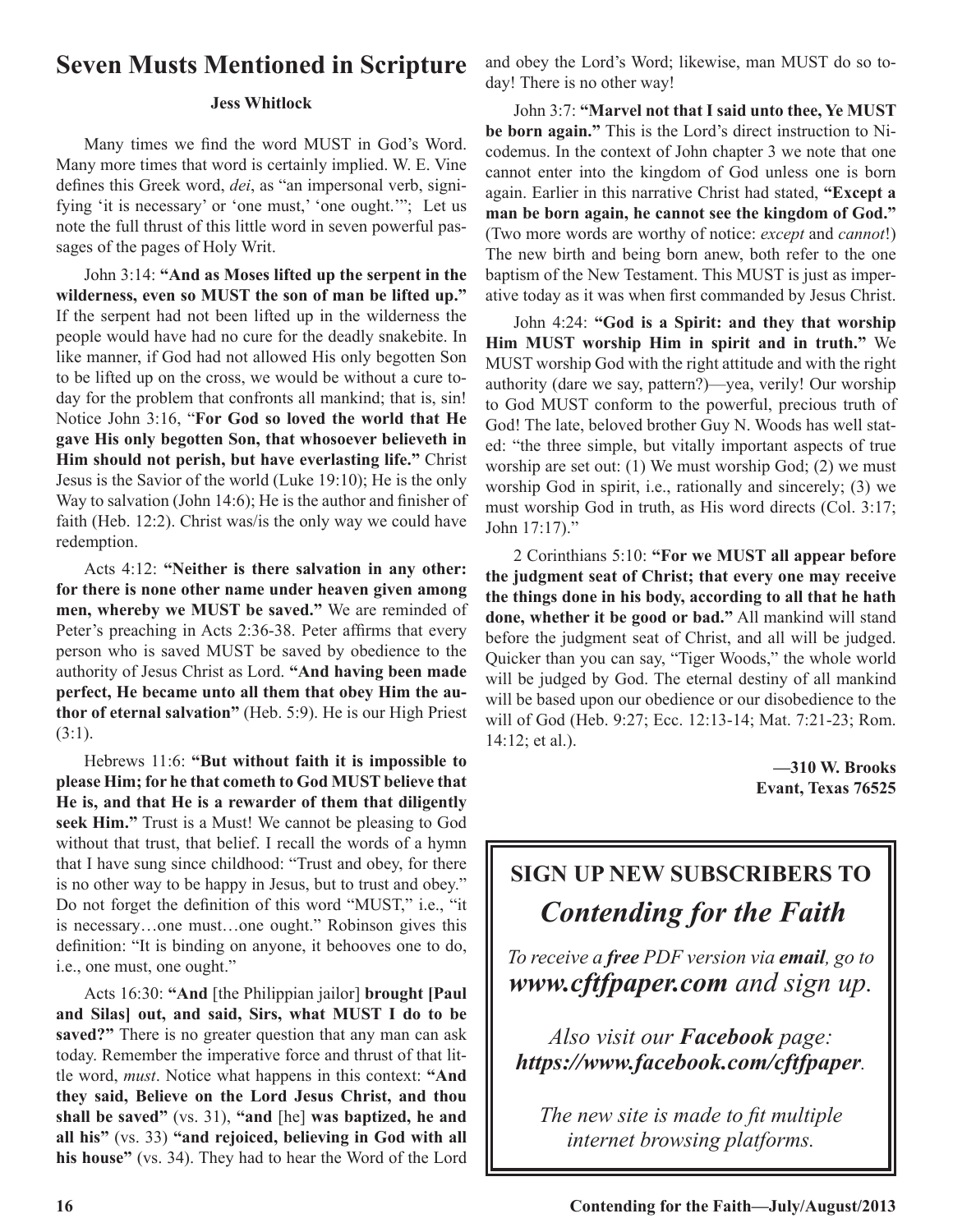# The Old Paths Pulpit



**Sermon Outline Danny Douglas**

# **REMEMBER SHILOH Jeremiah 7**



## **Introduction**

1. Albert Barnes commented:

The ark, Jeremiah shows, had not always been at Jerusalem. The place first chosen, as the center of the nation's worship, was Shiloh, a town to the north of Bethel, situated in the powerful tribe of Ephraim (Jos. 18:1 note). The ruin of Shiloh is ascribed (Psa. 78:58-64) to the idolatry which prevailed in Israel after the death of Joshua; a similar ruin due to similar causes should fall on Jerusalem (Jer 7:14) [Albert Barnes Commentary].

2. Concerning Jeremiah 7:12 Barnes wrote:

[At the first] In the first stage, the first period of the existence of the Jewish commonwealth, Shiloh was to the Judges what Jerusalem subsequently was to the kings; and as the fall of Shiloh through the wickedness of Eli's sons marked the period when the government by Judges was to pass away, and the second stage begin; so the power of the kings perished at the fall of Jerusalem, and left the way clear for the third stage of Jewish polity, government by the scribes] (Albert Barnes Commentary).

3. God set the ark of the covenant, the Tabernacle, and Israel's center of worship at Shiloh at the first (Jer. 7:12), but then, because of Israel's disobedience God allowed the Philistines to destroy it; to take away the ark; slay Eli's two sons, and thirty-thousand Israelites (1 Sam. 4:1-11).

4. Now, Judah is in the same deplorable condition. Jehovah urges the people to go back to Shiloh, i.e. Remember Shiloh! They needed to remember, repent, and return to God! (Jer. 7:11-15).

5. God calls the people of Judah back to the **"old paths, where is the good way"** (Jer. 6:16), but they refused.

6. Jeremiah is the **"weeping prophet"** (Jer. 9:1, 10). He loved God. He loved God's word. He loved righteousness. He loved his people. He put the truth before himself!

**Oh that my head were waters, and mine eyes a fountain of tears, that I might weep day and night for the slain of the daughter of my people!** (Jer. 9:1).

**For the mountains will I take up a weeping and wailing, and for the habitations of the wilderness a lamentation, because they are burned up, so that none can pass through them; neither can men hear the voice of**  **the cattle; both the fowl of the heavens and the beast are fled; they are gone** (Jer. 9:10).

7. The people were set on idolatry and going after their own way:

**This evil people, which refuse to hear my words, which walk in the imagination of their heart, and walk after other gods, to serve them, and to worship them, shall even be as this girdle, which is good for nothing** (Jer. 13:10).

8. To get the context of the message read the following scripture:

**In the beginning of the reign of Jehoiakim the son of Josiah king of Judah came this word from the LORD, saying, Thus saith the LORD; Stand in the court of the LORD's house, and speak unto all the cities of Judah, which come to worship in the LORD's house, all the words that I command thee to speak unto them; diminish not a word: If so be they will hearken, and turn every man from his evil way, that I may repent me of the evil, which I purpose to do unto them because of the evil of their doings. And thou shalt say unto them, Thus saith the LORD; If ye will not hearken to me, to walk in my law, which I have set before you, To hearken to the words of my servants the prophets, whom I sent unto you, both rising up early, and sending them, but ye have not hearkened; Then will I make this house like Shiloh, and will make this city a curse to all the nations of the earth. So the priests and the prophets and all the people heard Jeremiah speaking these words in the house of the LORD. Now it came to pass, when Jeremiah had made an end of speaking all that the LORD had commanded him to speak unto all the people, that the priests and the prophets and all the people took him, saying, Thou shalt surely die. Why hast thou prophesied in the name of the LORD, saying, This house shall be like Shiloh, and this city shall be desolate without an inhabitant? And all the people were gathered against Jeremiah in the house of the LORD (Jer. 26:1-9).** 

**I. God's Command.**

A. **The word that came to Jeremiah from the LORD, saying, Stand in the gate of the LORD's house, and proclaim there this word, and say, Hear the word of the LORD, all ye of Judah, that enter in at these gates to worship the LORD** (Jer. 7:1-2; cf. Jer. 26:1-2).

B. Why would God warn people going to worship?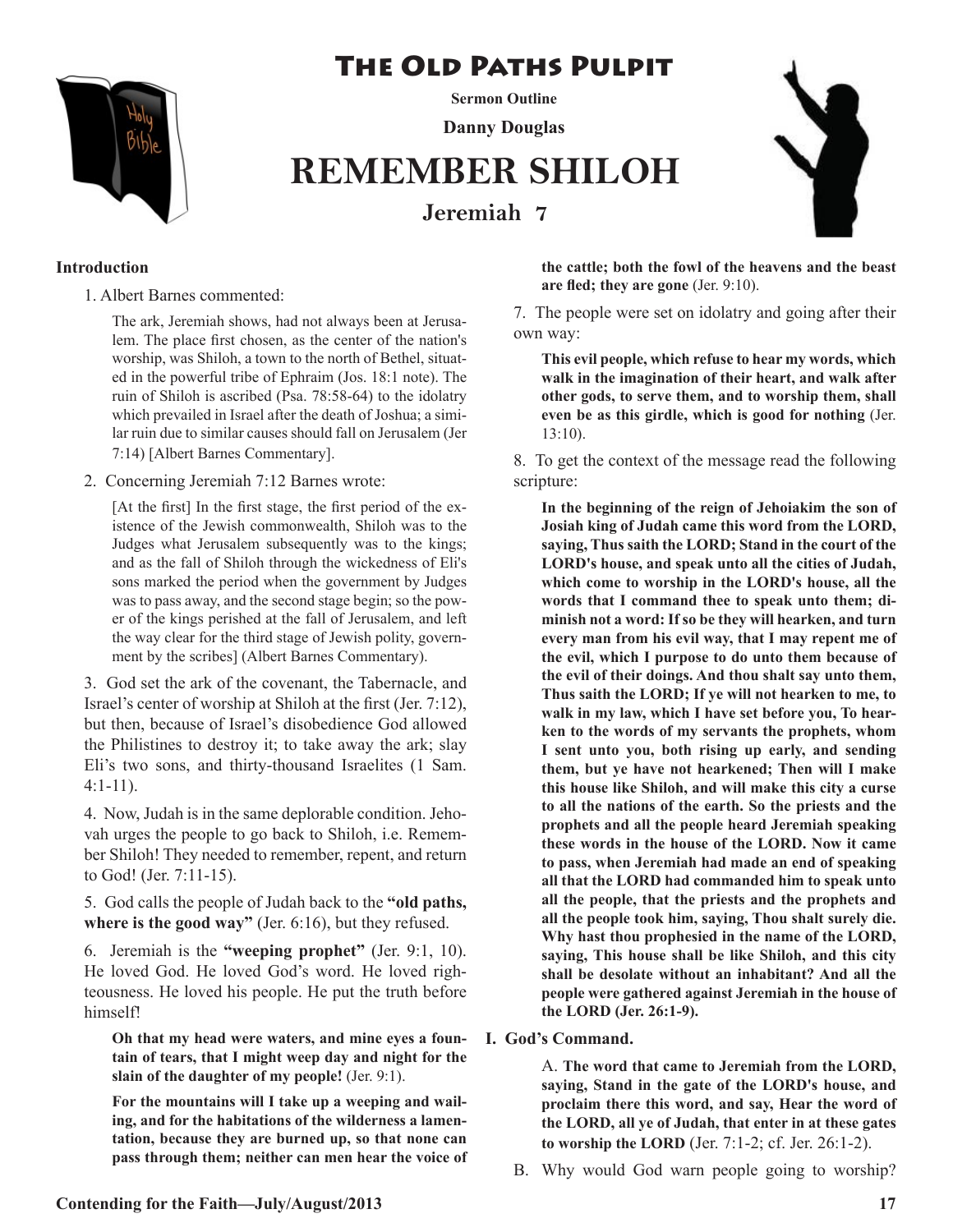That warning is needed Today (Acts 20:28-32; Col. 1:27-29).

## **II. Amend your ways and your Doings!**

A. Hear the words of the prophet

**Thus saith the LORD of hosts, the God of Israel, Amend your ways and your doings, and I will cause you to dwell in this place. Trust ye not in lying words, saying, The temple of the LORD, The temple of the LORD, The temple of the LORD, are these** (Jer. 7:3-4).

1. "*amend*"—OT:3190 *yatab* (yaw-tab'); a primitive root; to be (causative) make well, literally (sound, beautiful) or figuratively (happy, successful, right): (*Strong*).

2.[to be good, to be pleasing, to be well, to be glad, i.e. to do good, to do right, to be good, to be pleasing—(*Brown Driver & Briggs Hebrew Lexicon)*.]

3. Many today among God's people and in our land need to hear this—"Amend your ways and your doings"! (Pro. 14:34; Eph. 5:25-27).

4. They were going to the LORD's house to worship the LORD. Yet, they still needed to amend their ways and their doings. Apply to the church of today!

B. Jesus warned His people and wept over Jerusalem (Luke 19:41). We need preachers and elders like Jeremiah and Jesus!

## **III. What Will Happen if You Do Not Repent?**

A. God warns what will happen if they do not repent and amend their ways:

**Is this house, which is called by my name, become a den of robbers in your eyes? Behold, even I have seen it, saith the LORD. But go ye now unto my place which was in Shiloh, where I set my name at the first, and see what I did to it for the wickedness of my people Israel. And now, because ye have done all these works, saith the LORD, and I spake unto you, rising up early and speaking, but ye heard not; and I called you, but ye answered not; Therefore will I do unto this house, which is called by my name, wherein ye trust, and unto the place which I gave to you and to your fathers, as I have done to Shiloh. And I will cast you out of my sight, as I have cast out all your brethren, even the whole seed of Ephraim** (Jer. 7:11-15).

C. God will destroy this place like He did Shiloh.

**…amend your ways and your doings, and obey the voice of the LORD your God…" ! "Therefore now amend your ways and your doings, and obey the voice of the LORD your God; and the LORD will repent him of the evil that he hath pronounced against you** (Jer. 26:13).

E. Time after time God has warned them, but time is running out:

**I have sent also unto you all my servants the prophets,** 

**rising up early and sending them, saying, Return ye now every man from his evil way, and amend your doings, and go not after other gods to serve them, and ye shall dwell in the land which I have given to you and to your fathers: but ye have not inclined your ear, nor hearkened unto me** (Jer. 35:15).

**IV. They had a False Sense of Security—Like those at Shiloh**!

A. **"Trust ye not in lying words, saying, The temple of the LORD, The temple of the LORD, The temple of the LORD, are these"** (Jer. 7:4).

1. They had fixated on the temple as their security, as was the ark when Shiloh was destroyed (1 Sam. 4:3). The Philistines smote Israel (30,000 Israelites were slain) [1 Sam. 4:3, 10].

2. **"And the ark of God was taken; and the two sons of Eli, Hophni and Phinehas, were slain"** (1 Sam. 4:11).

3. Concerning Jer 7:4—

[The temple of the LORD] Thrice repeated, to emphasize the rejection of the cry ever upon the lips of the false prophets. In their view the maintenance of the temple-service was a charm sufficient to avert all evil. [These] The buildings of the temple, to which Jeremiah is supposed to point. The Jews put their trust in the material buildings (*Albert Barnes Commentary*).

B. They needed to thoroughly amend their ways and their doings:

**For if ye throughly amend your ways and your doings; if ye throughly execute judgment between a man and his neighbour; If ye oppress not the stranger, the fatherless, and the widow, and shed not innocent blood in this place, neither walk after other gods to your hurt: Then will I cause you to dwell in this place, in the land that I gave to your fathers, for ever and ever. Behold, ye trust in lying words, that cannot profit** (Jer. 7:5-8).

C. Jeremiah's words aroused the indignation of the people:

**Now it came to pass, when Jeremiah had made an end of speaking all that the LORD had commanded him to speak unto all the people, that the priests and the prophets and all the people took him, saying, Thou shalt surely die. Why hast thou prophesied in the name of the LORD, saying, This house shall be like Shiloh, and this city shall be desolate without an inhabitant? And all the people were gathered against Jeremiah in the house of the LORD. When the princes of Judah heard these things, then they came up from the king's house unto the house of the LORD, and sat down in the entry of the new gate of the LORD's house. Then spake the priests and the prophets unto the princes and to all the people, saying, This man is** 

**18 Contending for the Faith—July/August/2013**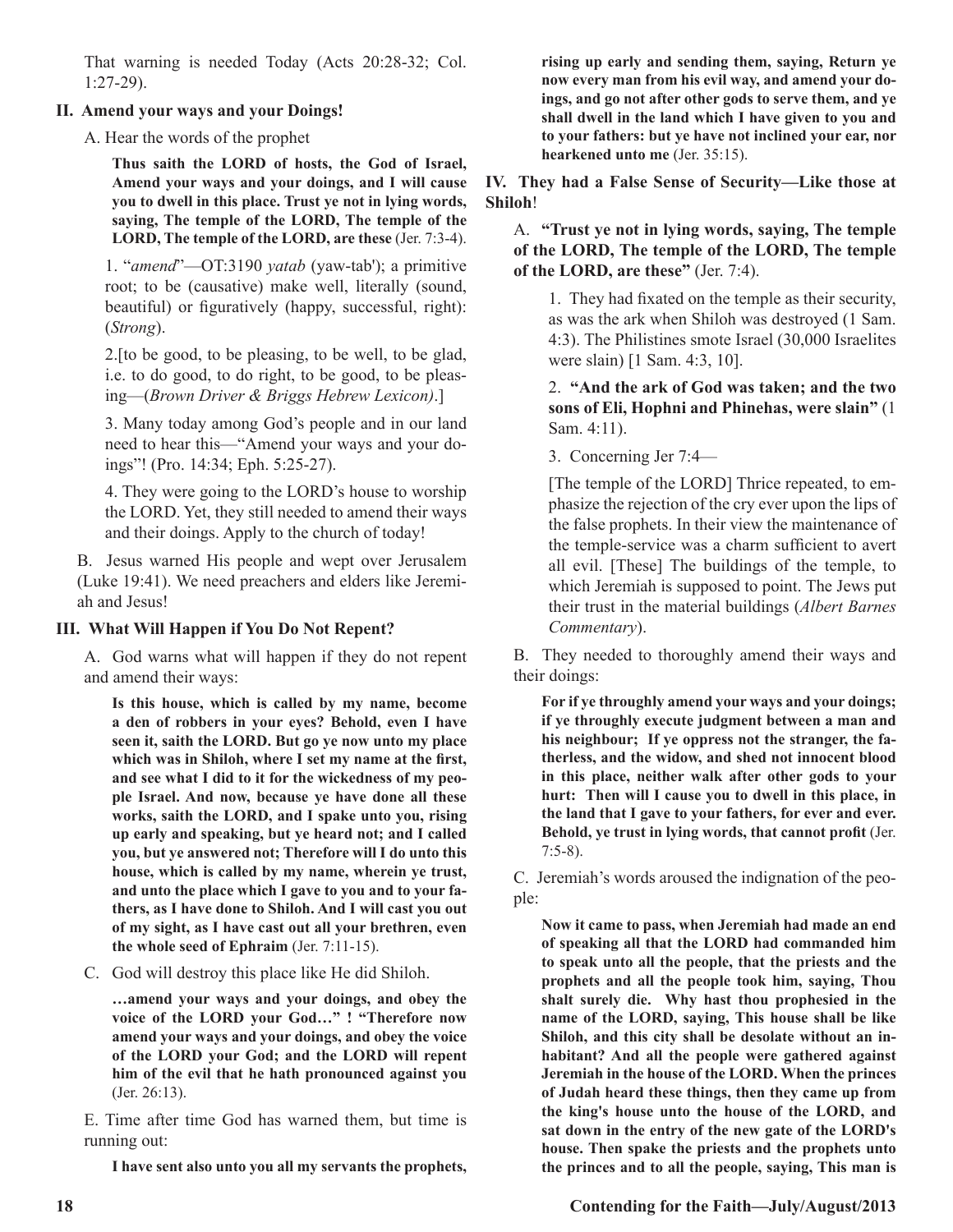**worthy to die; for he hath prophesied against this city, as ye have heard with your ears"** (Jer. 26:8-11).

1. If you do not amend your ways, then you will be led into Babylonian captivity:

**For thus saith the LORD, Behold, I will make thee a terror to thyself, and to all thy friends: and they shall fall by the sword of their enemies, and thine eyes shall behold it: and I will give all Judah into the hand of the king of Babylon, and he shall carry them captive into Babylon, and shall slay them with the sword. Moreover I will deliver all the strength of this city, and all the labours thereof, and all the precious things thereof, and all the treasures of the kings of Judah will I give into the hand of their enemies, which shall spoil them, and take them, and carry them to Babylon** (Jer. 20:4-5).

2. They did not repent, so they were carried into Babylonian captivity.

a. There were 3 carryings away under Nebuchadnezzar over about a 20-year period.

b. The last one (ca. 587 B.C.) followed the destruction of the Temple, in which they had trusted! (Jer. 52:11-14).

## **V. Many important Lessons.**

A. Although Worship is important, if we do not live according to God's will, our worship is vain (Mat. 15:7-9).

B. Although membership in the church is important, if we do not live as members of the body of Christ should live, then being a member of a congregation will not save us! We must live as citizens of the kingdom of God (Phi. 3:19-20).

C. Many have a form or semblance of godliness, but are not truly godly people (2 Tim. 3:5).

D. Although baptism is essential (Gal. 3:27; Mark 16:16; Acts 22:16), if we are not faithful to God after baptism we will be lost anyway!

E. Bible knowledge is important (2 Tim. 2:15), but if we don't obey the truth we will be lost anyway! (Luke 6:46; Mat. 7:21).

F. We must continue in Christ's doctrine (2 John 9).

G. Some trust in the church building, but are not faithful as members of the Lord's spiritual house—the church (1 Pet. 2:5; 1 Tim. 3:15).

H. Simply being religious, like many in the Catholic Church and the denominations are, is not sufficient. We must obey the will of God (Mat. 7:21-23; Heb. 5:8-9).

1. *Plan of Salvation:* Hear the word of God (Rom. 10:17); Believe the gospel of Christ (Rom. 1:16; Acts 18:8); Repent (Acts 2:38; 17:30); Confess Jesus Christ as the Son of God (Acts 8:37); and be baptized for the remission of sins (Acts 2:38—Mat. 26:28; Acts 22:19—Rev. 1:5; Acts 8:35-39; Gal. 3:27).

2. Unfaithful members of the church need to repent, confess their sins, and pray for forgiveness (Acts 8:22-24; Jam. 5:16; 1 John 1:9).

> **—704 Azalea Dr. Mt. Pleasant, TN 38474**

# **Contending for the Faith Spring Church of Christ Lectureship Books A SEARCHABLE CD OF THE LECTURESHIP BOOKS FROM 1994–2012 IS AVAILABLE FOR \$50.00 A CD FOR ONE BOOK COST \$5.00**  $\sim$  **\$3.00 P&H FOR ONE BOOK**

 **2012** *New Testament Church and Counterfeit Churches* **\$20.00**

| 2011        | Profiles in Apostasy #2    | \$20.00 | 2002        | *The Jehovah's Witnesses           |         |
|-------------|----------------------------|---------|-------------|------------------------------------|---------|
| <b>2010</b> | *Profiles in Apostasy #1   |         | 2001        | *Mormonism                         |         |
| 2009        | *Religion & Morality       |         | <b>2000</b> | <i>*Catholicism</i>                |         |
| 2008        | Unity-From God or Man      | \$17.00 | 1999        | <i>*Pentecostalism</i>             |         |
| 2007        | Fellowship-From God or Man | \$17.00 | 1998        | <i>*Calvinism</i>                  |         |
| 2006        | Anti-ism—From God or Man   | \$17.00 | 1997        | Premillenialism                    | \$14.00 |
| 2005        | Morals—From God or Man     | \$17.00 | 1996        | <i>Isaiah</i> $(Vol. 2)$           | \$12.00 |
| 2004        | Judaism—From God or Man    | \$17.00 | 1995        | <i>Isaiah</i> $(Vol. 1)$           | \$12.00 |
| 2003        | *Islam—From God or Man     |         | 1994        | The Ch. Enters the $21^{st}$ Cent. | \$12.00 |
|             |                            |         |             |                                    |         |

*\****Available on CD only**

**ORDER FROM: Contending for the Faith**  $\ll$   $\cdot$  **P.O. 2357** $\ll$   $\cdot$  **Spring, TX 77383–2357 Email: dpbcftf@gmail.com or (281) 350-5516**gh**Texas Residents Add 7:25% Tax**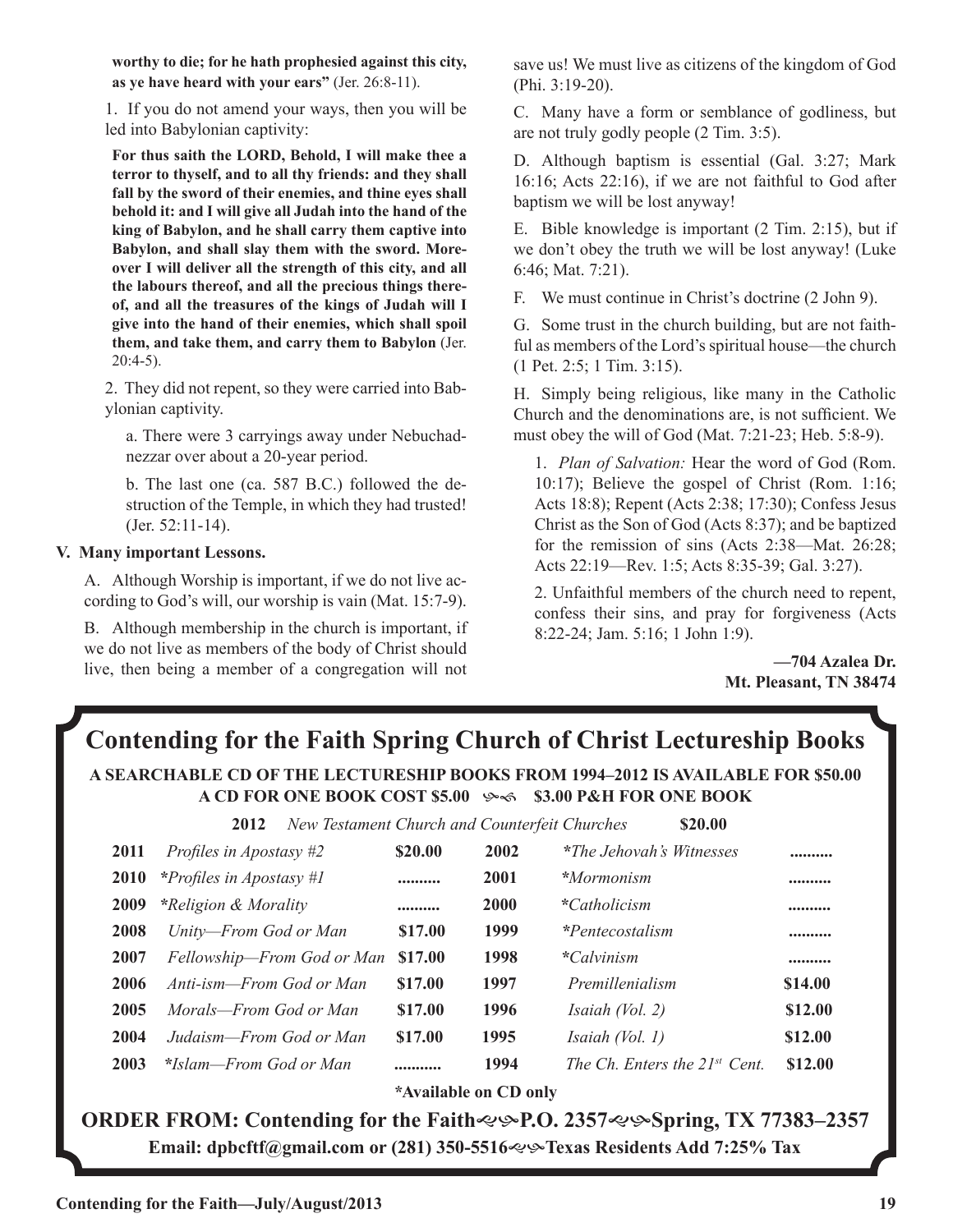# **WELCOME TO SCRIPTURECACHE.COM . . .**

### **Your Site for Bible Exposition, Exegesis, and Commentary on a wide variety of topics and passages**

 *During the more than fifty years I have been preaching the Gospel of Christ, Lavonne (my wife for all of these years) and I have written a few thousand pages of manuscripts on the Bible and Bible-related subjects.* 

*Various ones have urged us to make these materials more widely available, which we are doing through this Website. Andy, one of our sons, has also written several Manuscripts and articles that have been published. You will find these here also. These materials include commentary on passages and personalities of Scripture, essays relating to worship and doctrine, and articles on ethical and doctrinal issues.* 

*Many of these are brief articles of 1 to 3 pages in length that have appeared (and are still appearing) in church bulletins throughout the land. Many of these shorter articles were also written for newspaper publication, and not a few of them are uploaded in their original publication format. Scores of these treatises are in the range of 4 to 12 pages, most of which were originally published in various religious periodicals. We wrote most of the long manuscripts (ranging in length from 13 to 59 pp.) on assignment from directors of various lecture programs, and they have been published in approximately two hundred books produced by said programs.*

In all that we have written we have had absolute faith in the statement of the apostle Paul: "All scripture is given by inspiration of God, and is *profitable for doctrine, for reproof, for correction, for instruction in righteousness" (2 Tim. 3:16, KJV). We have never found any evidence to persuade*  us otherwise than that the Bible is the fully inspired Word of God, **including the very words** in which it was revealed to its original writers (1 Cor. 2:10, *13). We believe that the Bible sits in judgment of men, and we tremble at the eternal fate of mere human beings who dare to assume the role of its critics and judges.*

*These materials are non-sectarian and non-denominational—they simply seek to get to the heart of the meaning of the Scriptures. We gladly make them available to Bible students everywhere at no charge. If the things we have written help even one person to a better understanding of the Sacred Text and to a closer relationship with its Divine Author, we will feel amply rewarded.*

*Dub McClish, Gospel preacher*









**Dub McClish Lavone McClish Andy McClish**





## **TRUE-TO-THE-BOOK BIBLICAL EXEGESIS AND COMMENTARY IN MANUSCRIPTS OF VARIOUS LENGTHS**

 *We believe the materials you will find on scripturecache.com will increase your Bible knowledge, enrich your spiritual perspective, and draw you nearer to God. From brief articles to much longer manuscripts, you will find Bible-related materials here for the taking. We encourage you to download, copy, and distribute these documents freely (including using them for study guides or supplemental materials in Bible classes). However, since they are copyrighted, we kindly request you to pass them on to others at no charge, even as you have received them. We hope you will visit us often, because we will be continually adding new documents in all of the categories below.* 

#### *Our Brief Articles...*

*The brief articles available on this site were for the most part originally written over the years for church bulletins or newspaper articles. They are on a*  wide variety of Biblical topics, moral issues, and doctrinal subjects. They continue to be **reprinted** in numerous church bulletins throughout our nation.

#### *Our Longer Articles...*

*These articles, considerably longer than the brief essays described above, were, for the most part, written for and have been published in various religious periodicals over the years.*

#### *Our Long Manuscripts...*

*We wrote the extended manuscripts you will find here by assignment to serve as chapters in scores of religious books. These manuscripts were thoroughly researched and are fully documented.*

*We wish for you a profitable and enjoyable reading experience.*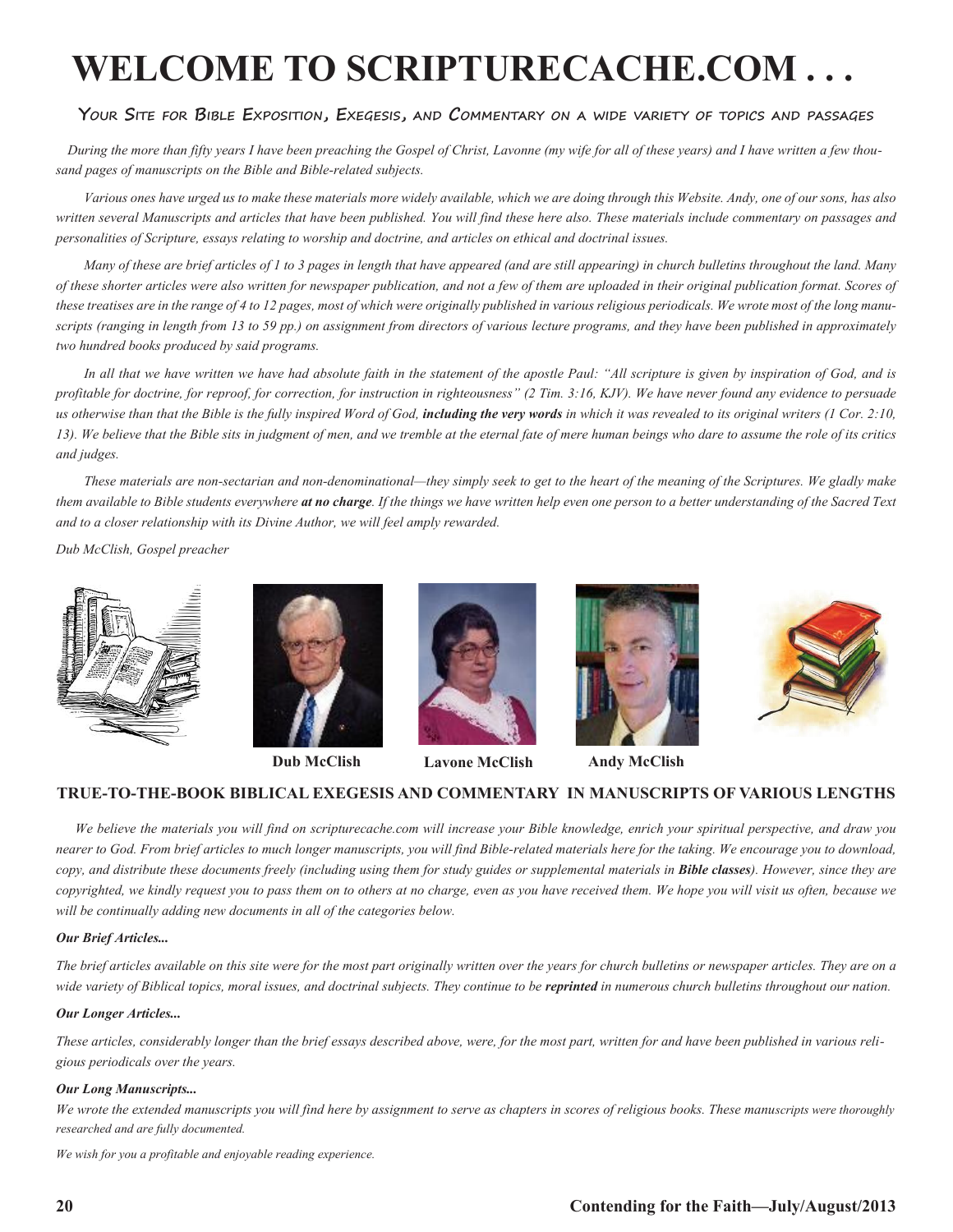# **The Complete** *Firm Foundation* **(1884-2010)**

**Published in PDF Format**

**The** *Firm Foundation* **Covers 125 Years For ONLY \$125.00.**

**Barry Jones 704 Red Oak Drive Orange, TX 77632**

**Also available***—Millennial Harbinger, Christian Baptist, Lard's Quarterly,* **& others in unrestricted pdf files***.*

*PDF is portable document format, that can be used by any computer. You can search author, title, subjects and anything you want.* Follow Guy N. Woods through his preaching ministry. Follow Gus Nichols and his Bible Studies. All the articles, issues, and the controversy are included.

# *125 years of brotherhood news is available now for \$1 per year.*

I remember how I really loved to listen to my favorite professors—Terry Hightower, Jackie Stearsman, William Woodson, Dowell Flatt, Earl West, Jack Lewis, and many lectureship speakers—and how they talked about the old preachers, and the issues that sparked the Restoration Movement in America. I also remember how painful it was to dig out these jewels of history; how you had to go to a College library and find the bound volumes of each journal. Few indexes were available so if you wanted to be comprehensive in your search, you just had to go page by page. Even though it was time consuming, I enjoyed all those hours. I tracked controversial issues through the decades going page by page.

Now, we have a way to use the computer to scan all those pages and search what we want to see. You can sit at the feet of Alexander Campbell, Moses Lard, Barton W. Stone, and John W. McGarvey. Don't forget that the *Firm Foundation* covered 125 years—many generations of great preachers and Bible Scholars. All the issues are covered as they had to deal with the same troubles we have today. The schools, the churches, the mission points, and world missions are all chronicled here in the *Firm Foundation*. This is the paper missionaries reported their news and needs. The *FF* is really the "who is who" of the Restoration Movement. Biographical sketches of current and future preachers, teachers and editors are all here. It is possible that the history of your home congregation is here too!

As I started this project (*The Firm Foundation Preservation Project*), I had to learn the computer skills, acquire the right software, and scanners, and then I had to track down all the issues. I travelled thousands of miles, talked to the helpful and not so helpful, and managed to gather up thousands of loose issues. You would think that one complete copy would be enough, but no. Many times I would find a missing page or issue in a "complete" set and have to go looking again. I even had to use microfilm for 1886-1929 because those who had these issues were not willing to let me scan them. It was an amazing journey but worth it. You would think that brotherhood librarians would be the best source for information and assistance. Some were extremely helpful… others were indifferent… and still others were downright mean. Go figure that out.

Order online from **AMAZON.COM** (type in the search line "Firm Foundation Preservation Project"), or write me (**704 Red Oak Drive, Orange, TX 77632**), or phone **409-670-1675**.

# *The Firm Foundation Covers 125 Years For ONLY \$125.00.*

 Also, you can order the *Millennial Harbinger*, *Christian Baptist*, *Lard's Quarterly*, and others. *All are unrestricted pdf files. The other titles are \$1.00 per year as well.* Special thanks to John Prophet and the *Firm Foundation* for granting me permission to do this worthy project.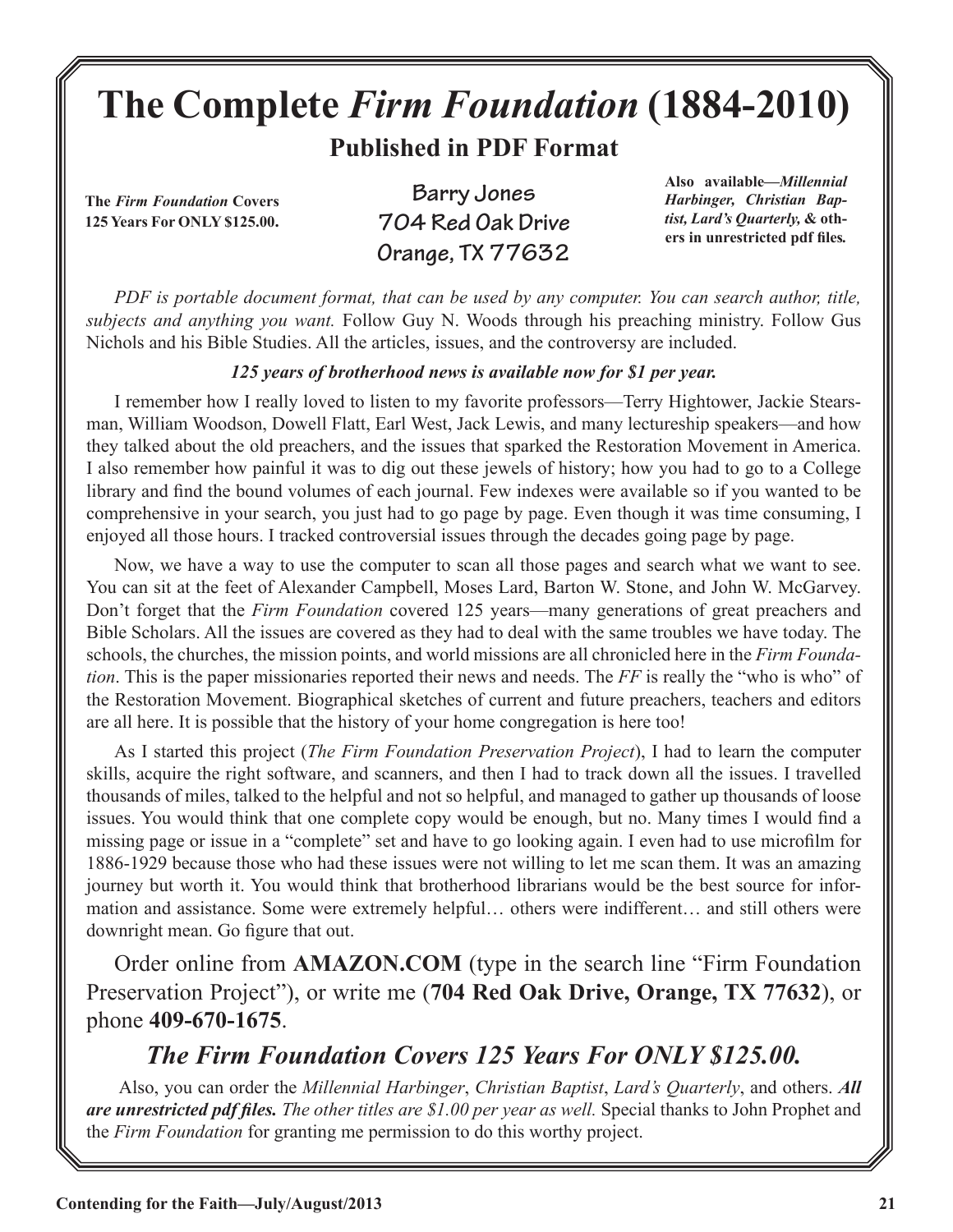# **2013 SPRING CHURCH OF CHRIST** *CFTF* **LECTURESHIP**

# *CHRIST—THE GREAT CONTROVERSIALIST*

The lectureship was presented from Wednesday, February 20—Sunday, February 24 in the facilities of the Spring Church of Christ. The congregation is superintended by elders: Kenneth D. Cohn, Buddy Roth, and Jack Stephens. David P. Brown is the evangelist working full time with the church. He is also the director of the annual lectureship and editor of the book.

Secretary: Sonya West  $\bullet$  E-mail: sonyacwest@gmail.com  $\bullet$  Office Phone: (281) 353-2707

**SPRING CHURCH OF CHRIST ~ PO BOX 39 (Mailing address) ~ 1327 SPRING CYPRESS ROAD, SPRING, TX 77383**

**David P. Brown:** *Christ—The Great Controversialist* **Gary Summers:** *Christ Confronted Satan* **Michael Hatcher:** *Christ Confronted Religious Traditions* **Ken Chumbley:** *Christ Confronted Error About Truth* **Don Tarbet:** *Christ Confronted Error About Repentance* **Gene Hill:** *Christ Confronted Error About the End of Time* **Daniel Denham:** *Christ Confronted Errors About Miracles* **Charles Pogue:** *Christ Confronted Error About Unity and Fellowship* **Lester Kamp:** *Christ Confronted Error About Himself*  **Skip Francis:** *Christ Confronted Error About Materialism and Money* **Geoff Litke:** *Christ Confronted His Disciples' Errors* **Wayne Blake:** *Christ Confronted Worry*  **Daniel Denham:** *Christ Confronted Error About the New Birth* **Charles Pogue:** *Christ Confronted Pride* **Danny Douglas:** *Christ Confronted Error About Worship* **Don Tarbet:** *Christ Confronted Error About Forgiveness*  **Terry Hightower:** *Christ Confronted Error About Civil Government* **Ken Chumbley:** *Christ Confronted Error About Love* **Rheba Stancliff:** *Christ Confronted Error About Women*  **Danny Douglas:** *Christ Confronted Hypocrisy* **John West:** *Christ Confronted Error about His Kingdom*  **Bruce Stulting:** *Christ Confronted Error About Salvation* **Lynn Parker:** *Christ Confronted Error About the Nature of Man*  **Lester Kamp:** *Christ Confronted Error About Faith and Knowledge* **Gary Summers:** *Christ Confronted Error About Heaven and Hell* **Terry Hightower:** *Christ Confronted Error About the Father*  **Michael Hatcher:** *Christ Confronted Error About the Holy Spirit*  **Dub McClish:** *Christ Confronted Error About Marriage, Divorce, and Remarriage*



## **Videos of the lectures are archived at the following web address: www.churchesofchrist.com.**

**LECTURESHIP BOOK:** The book is **\$17.00** per book plus **\$4.00 S&H**. Book stores and dealers ordering five or more books get a 40% discount.

**CD OF LECTURESHIPS:** A CD of ALL the Spring Church of Christ lectureship books from 1994–2013 is available. This is in PDF format and is searchable. The price is **\$50.00 per C**D. If you have purchased a CD previously, you can upgrade for **\$5.00** to the current CD (1994-2013). We ask that you return your old CD when you purchase the new one.

**AUDIO AND VIDEO:** Audio and video recordings of the entire lectureship are available in CD (MP3), DVD, and Blu-ray formats. The cost is: CD set—**15.00 plus S&H**; DVD (standard definition) set—**\$30.00** plus S&H; Blu-ray (high definition) set—**\$40.00 plus S&H**. *Texas residents must add 7.25 percent tax*.

**ORDERING:** To order the lectureship book, the CD of the lectureship books, or audio/video recordings contact *Contending For The Faith*, P. O. Box 2357, Spring, TX 77383-2357, or (281)350-5516, or dpbcftf@gmail.com.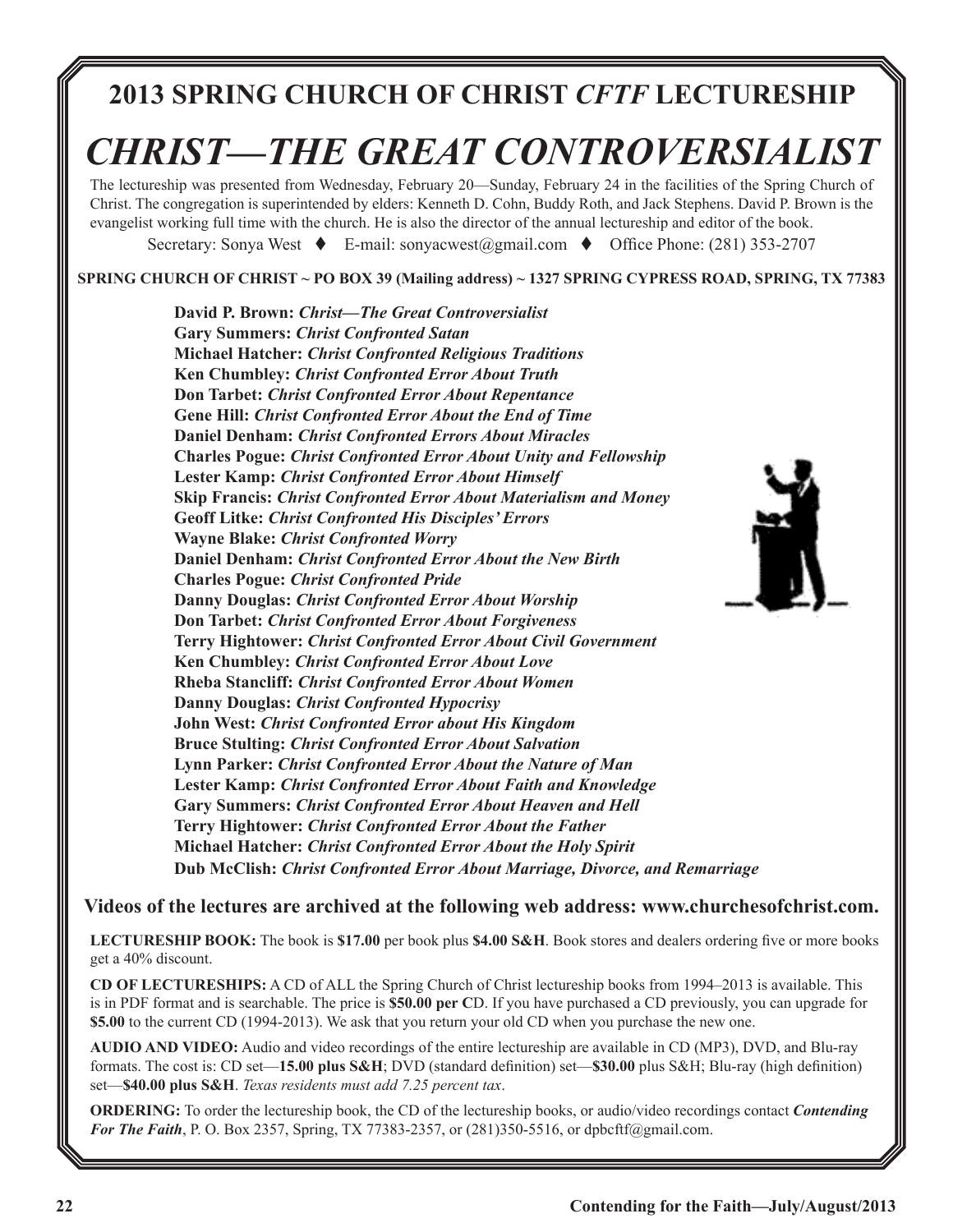# 38th Annual Bellview Lectures *INNOVATIONS*

*No Eternal Punishment* **Dub McClish**

| <b>Bible Authority</b>                                | <b>Daniel Denham</b>   |                                                    |                      |
|-------------------------------------------------------|------------------------|----------------------------------------------------|----------------------|
| <b>Silence of the Scriptures</b>                      | Dub McClish            | <b>Dedicating Babies</b>                           | Danny Douglas        |
| [Special Services (Easter, Christmas) Michael Hatcher |                        | Kitchens in the Building?                          | <b>Jess Whitlock</b> |
| Logic and the Bible                                   | <b>Terry Hightower</b> | <b>Modern Translations</b>                         | Daniel Denham        |
| <b>Direct Operation of the Spirit</b>                 | <b>Johnny Oxendine</b> | <b>Voting on Elders</b>                            | David Watson         |
| Drama Teams/Puppet Ministry                           | <b>Lee Moses</b>       | <b>Special Ministers</b>                           | <b>Tim Cozad</b>     |
| <b>Disaster Relief Organizations</b>                  | David P. Brown         | <b>The Social Gospel</b>                           | Lee Moses            |
| <b>Female Leaders</b>                                 | <b>Bruce Stulting</b>  | <b>Missionary Societies</b>                        | <b>Ken Chumbley</b>  |
| Ecumenism                                             | <b>Danny Douglas</b>   | Children's Worship/Divided Assembly Bruce Stulting |                      |
| <b>Praise Teams</b>                                   | <b>Ken Chumbley</b>    | Handclapping                                       | <b>Jess Whitlock</b> |
| Any-Day, Any-Thing Lord's Supper                      | David Watson           | Gymnasiums ("Family Life Centers")                 | <b>Tim Cozad</b>     |
| <b>House Church Concept</b>                           | Lynn Parker            | <b>Mechanical Instruments of Music</b>             | David P. Brown       |
| <b>Fellowship Innovations</b>                         | <b>Johnny Oxendine</b> | <b>Theistic Evolution</b>                          | Lynn Parker          |

# Bellview Lectures Information

# www.bellviewcoc.com

# **Books**

The 38th annual 2013 Bellview lectureship book, *Innovations*, is available for purchase. The book contains 26 chapters and is a soft-cover book. You will want to purchase a copy and perhaps additional copies for gifts.

# **Books-on-CD**

The Bellview lectureship books (1975-1976, 1978, 1988- 2005, 2007-2013) will be available on CD in Adobe PDF. The price of the CD is \$37.50. The CD will also includes the Defender (1970, 1972-2012), Beacon (1972, 1974-2012), and other material.



| <b>Books</b>     | <b>Postage</b>   |
|------------------|------------------|
| 1 book           | \$3.00 per book  |
| $2 - 5$ books    | \$5.00 per order |
| $6 - 9$ books    | \$6.00 per order |
| 10 or more books | Pay by Invoice   |